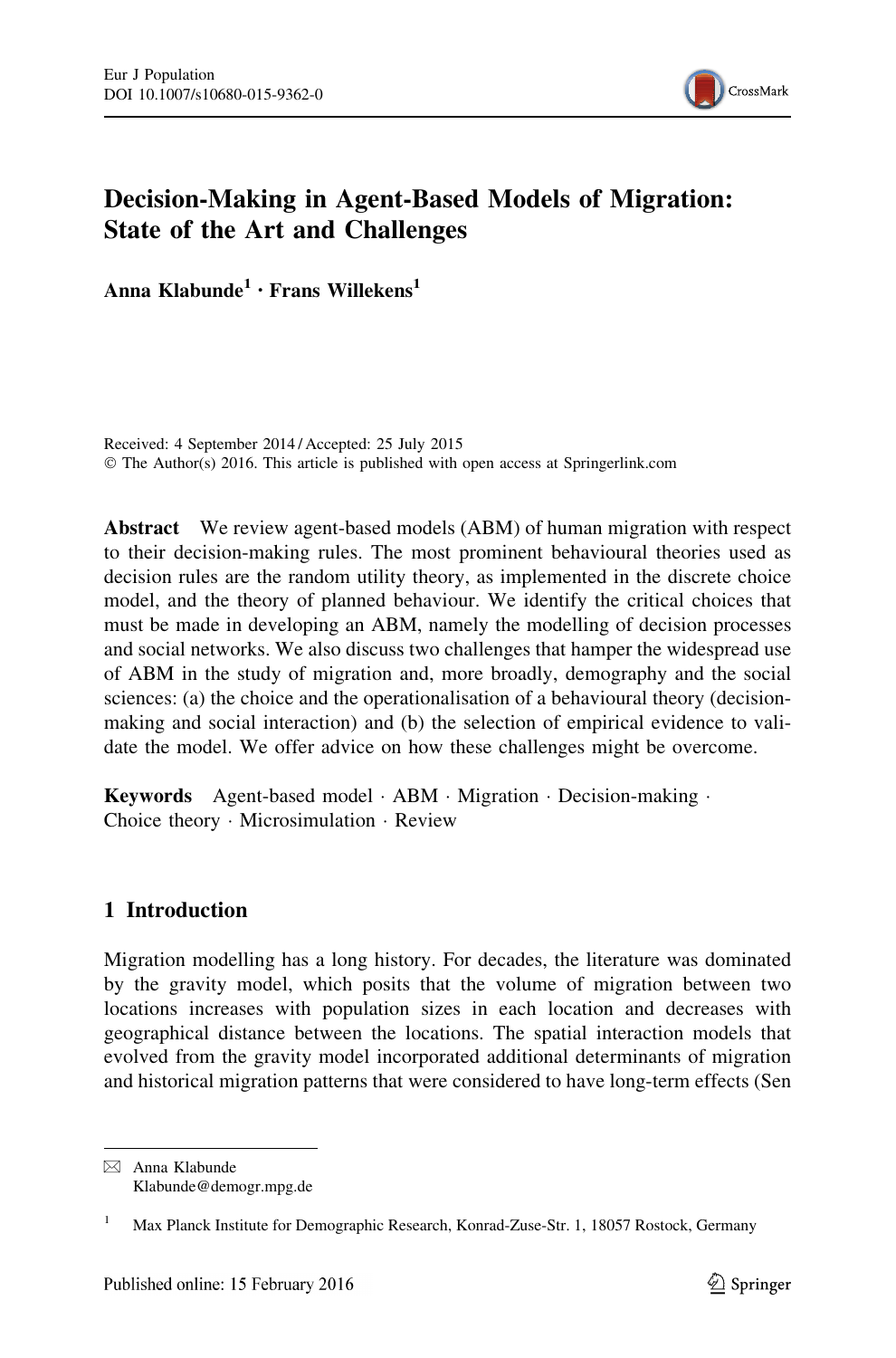and Smith [1995](#page-23-0)). The aim of migration modelling has been and still is to explain observed migration flows and to predict migration flows at a future point in time.

Although the level of migration between two locations may be related to push factors in the location of origin, pull factors in the location of destination, and intervening factors between the two locations (Lee [1966](#page-22-0)), the level of migration is ultimately the outcome of individual actions. Spatial interaction models do not capture individual actions; instead, they summarise the outcome of these actions. Microsimulation models take the individual as the unit of analysis and allow researchers to differentiate between individual characteristics and idiosyncrasies. These models provide a point of departure for modelling individual actions as outcomes of decision processes (see, e.g. Klevmarken [1997;](#page-22-0) Billari and Prskawetz [2003;](#page-21-0) Murphy [2003](#page-23-0); Klevmarken and Lindgren [2008](#page-22-0); Birkin and Wu [2012](#page-21-0); Tanton and Edwards [2013\)](#page-24-0). Although most microsimulation models refer to individual decisions, they are not ''very explicit and detailed about the path economic subjects follow to reach a decision" (Klevmarken [2008,](#page-22-0) p. 33).

Decision-making is emphasised in behavioural models of migration. In these models, an individual is likely to leave a location if he/she expects to be better off elsewhere, and the barriers to migration are manageable. The attractiveness of a location is measured in terms of utility (e.g. in a utility maximisation model) or value (e.g. in a value expectancy model). Behavioural models were initially developed for an average individual and were later extended to account for observed and unobserved differences between individuals. In most of the behavioural models used today, the outcome of migration is uncertain. Utility and value are random variables with probability distributions. In most of the models, migration is triggered by the expected utility or the expected value. In some of the models, migration is embedded in the life course of the individual. Life events—such as marriage, divorce, graduation, or retirement—can change the utility of locations and may therefore trigger migration (Courgeau [1985\)](#page-21-0). As migration has an impact on other life events as well, there is growing interest in modelling migration and the individual life course simultaneously. Furthermore, behavioural models often consider other individuals and institutions and their effects on migration. These other individuals—who may be household members, family members, friends, or members of the same community—may facilitate or inhibit migration and may influence both the timing of migration and the choice of destination.

In recent decades, migration models have become increasingly realistic by incorporating decision processes. That progress continues with the introduction of agent-based models (ABMs). In agent-based modelling, the focus is on individual agents, their decision processes, their interaction with other agents, and the effects of that interaction on decision processes. Differences between individuals can be introduced easily because agent-based models are microsimulation models at their core. Whereas in microsimulation models transition rates vary between heterogeneous individuals, in agent-based models decision rules can vary as well, depending, for example, on the reason for migration. Individuals who strive for a higher standard of living may be assumed to make decisions differently from those fleeing from war or political persecution.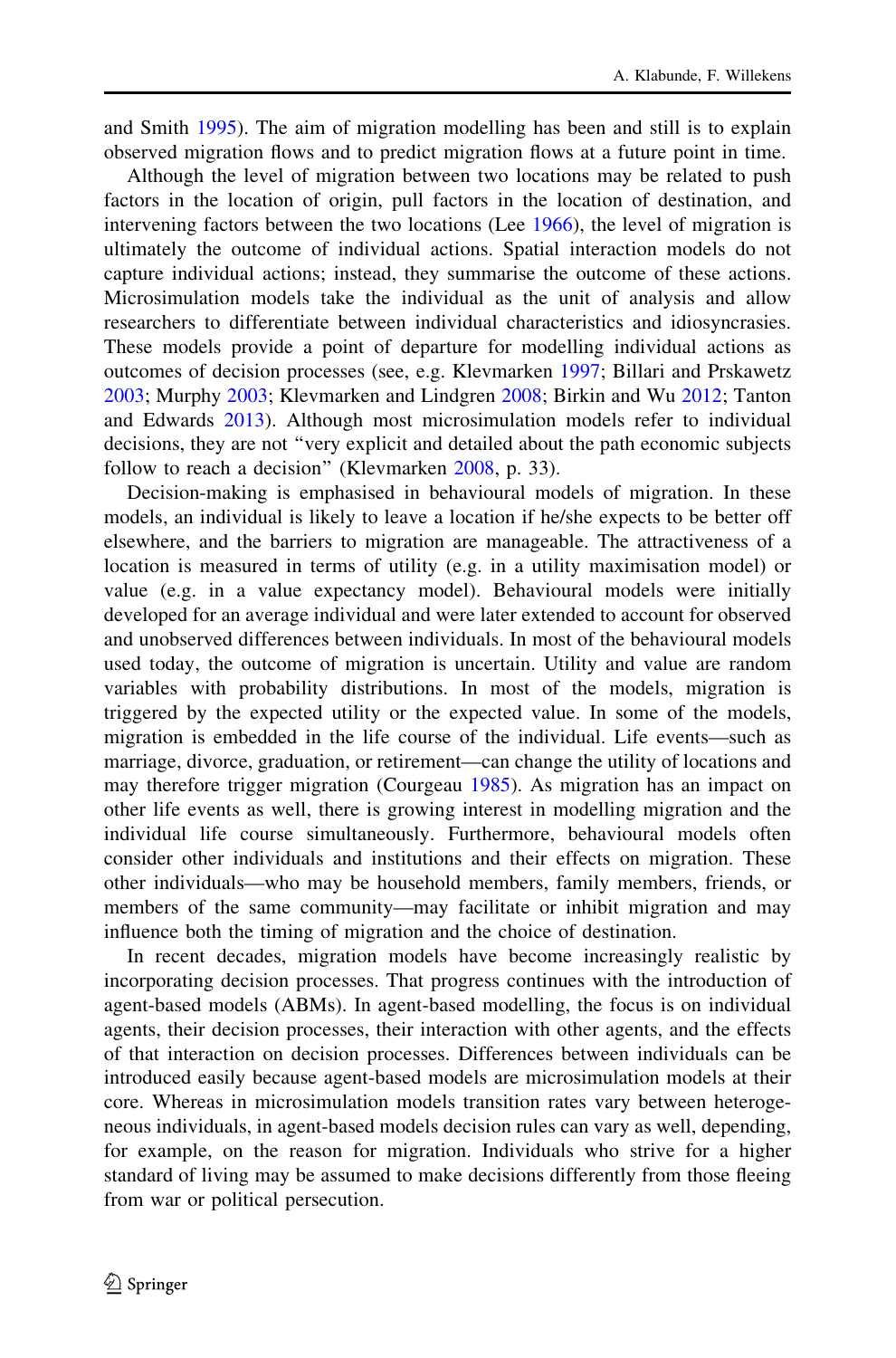Interactions between individuals often produce nonlinear effects at the population level. Agent-based modelling is the only method that allows for the explicit modelling of social interaction and the social networks that result from it. This represents a huge opportunity for modelling migration, as networks shape the migration decision, and especially the destination choice. Information on migration options and job market opportunities is transmitted through these networks. Moreover, networks represent a source of social capital, which can manifest itself in the form of financial aid to help cover the costs of migration or financial shortfalls immediately after migration. Network ties to the host country can thus facilitate the job search, provide initial housing, and serve as insurance to mitigate the enormous risk associated with migration. Network ties change through integration and assimilation, and they tend to become weaker over time and distance. Thus, these ties also influence how long migrants stay and whether and when they return to their home country. Networks are important for explaining population-level phenomena, such as the distribution of migrants within a country. Migration flows are often pathdependent and self-reinforcing processes that originate with interactions on the microlevel. Agent-based modelling can capture these processes explicitly and allow for the exploration of different mechanisms of social influence.

In demography, agent-based modelling has been applied most frequently in studies of partnership and marriage markets (Billari et al. [2007;](#page-21-0) Todd et al. [2005;](#page-24-0) Hills and Todd [2008;](#page-22-0) Bijak et al. [2013\)](#page-21-0). Noble et al. ([2012\)](#page-23-0) studied the implications of household formation and of other demographic processes for the social care situation in the UK using an agent-based model. Aparicio Diaz [\(2010](#page-20-0)) and Aparicio Diaz et al. [\(2011](#page-20-0)) investigated the effect of the social network structure on marriage and transition to parenthood. Fent et al. [\(2013](#page-21-0)) used an agent-based model to study the impact of social structure and policies on fertility.

In this paper, we review agent-based models of migration, with a focus on the behavioural theories chosen. Migrations represent a subset of relocations, namely relocations that involve a change of residence beyond an administrative boundary. We exclude models of residential mobility or of mobility initiated by a desire for better housing. We do, however, include models of return migration (Klabunde [2014;](#page-22-0) Massey and Zenteno [1999;](#page-23-0) Biondo et al. [2013](#page-21-0)). Our review of the models shows that agent-based modelling is still in its infancy with regard to migration. There are a large number of models, but these models differ considerably in scale, scope, and documentation, in part because they originated in different disciplines, ranging from computer science to psychology. Moreover, most of these models were constructed from scratch, with little or no accumulation of knowledge. However, the review also found some striking commonalities in the design principles used by the developers of these models.

The structure of the paper is as follows. In Sect. [2,](#page-3-0) we briefly introduce agent-based modelling and define it for our purposes. In Sect. [3](#page-4-0), we summarise the state of the art in agent-based models of migration, with a special emphasis on the decision-making rules chosen. In Sect. [4](#page-11-0), we list and discuss several of the choices that are typically made in specifying a model. In Sect. [5,](#page-14-0) we point out two challenges that may arise in agent-based modelling. Finally, in Sect. [6](#page-16-0), we discuss our results and suggest a future course for researchers interested in developing agent-based models of migration.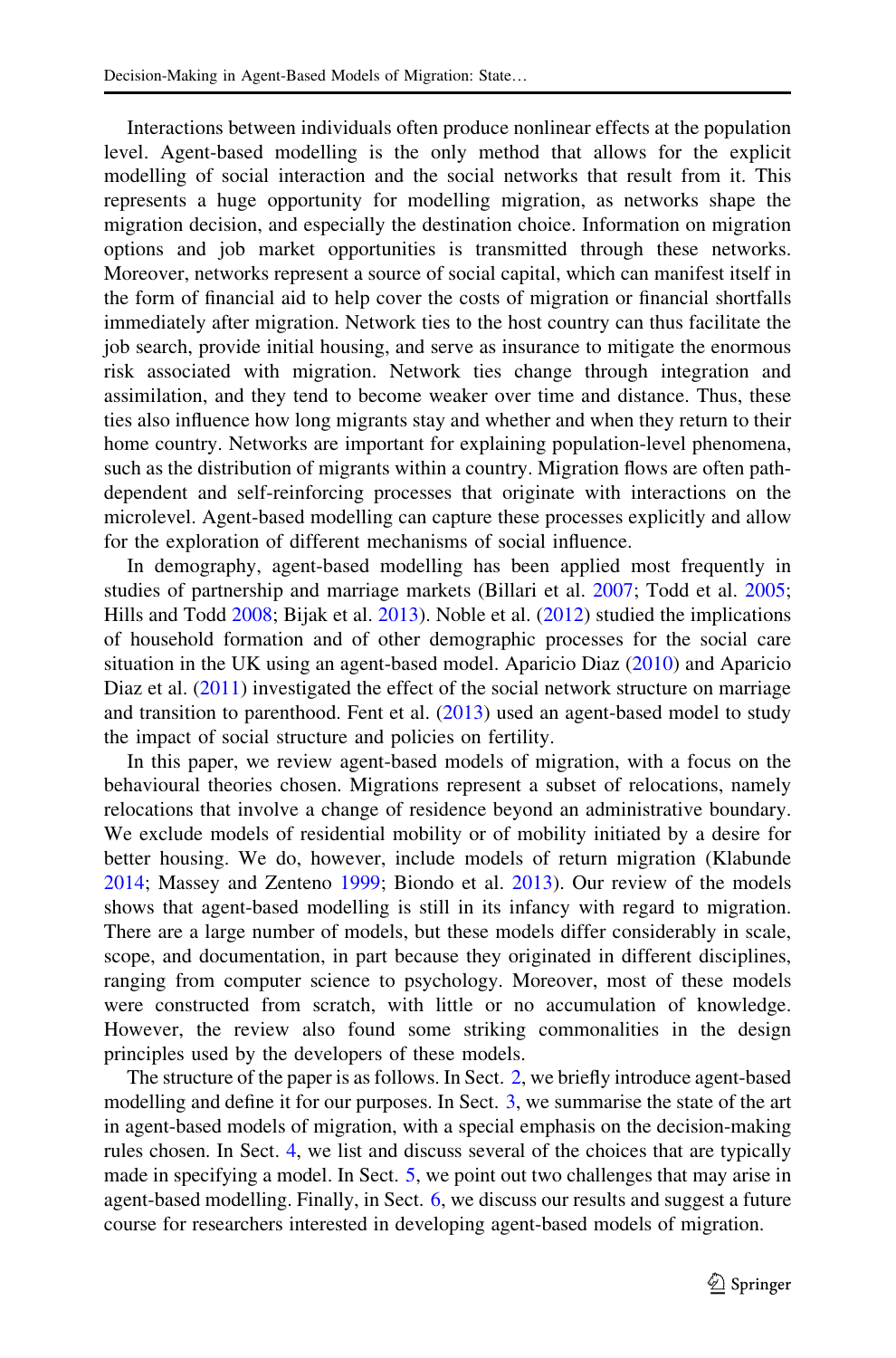## <span id="page-3-0"></span>2 Definition and Search Method

Despite some claims to the contrary, defining an agent-based model is not an easy task. There is a continuum of model types, and decisions about whether a model is a microsimulation or an agent-based model are sometimes arbitrary. For a discussion of the differences between agent-based models and microsimulation models, see, e.g. Siebers et al. ([2010\)](#page-23-0), Squazzoni et al. ([2013\)](#page-24-0), and Richiardi ([2014\)](#page-23-0).

Classical analytical or statistical models focus on the aggregate or the population level in demography. Microsimulation focuses on individuals and their actions, and the characteristics of the aggregate are obtained by pooling individuals. Actions usually imply transitions in the life course. Rates (or probabilities) of transition vary between individuals with different attributes and experiences. Individuals with equal transition rates may behave differently because of chance and chance only. The influence of chance is operationalised by drawing a random number from a probability distribution.

Agent-based models focus on individuals, as well. ABMs are very similar to microsimulation models, but they differ in one important respect: the transitions are determined not by transition rates, but by causal mechanisms. The mechanisms refer to how individuals decide how to act and when to act. Individuals follow different procedures (rules) in choosing among alternatives. Most ABMs consider explicitly the influences of the people with whom the individual interacts. A critical part of agent-based modelling is the description of the mechanisms of decision-making and the mechanisms of social interaction. It is in this stage of the modelling process that theories of choice, action, and social interaction are needed. The extent to which behavioural theories are used in ABMs varies greatly, as we will show in this paper. Random factors still cause decision processes and social interaction processes to vary between identical individuals, even if they are in the same context.

Because microsimulation and ABMs are closely related, several authors have called for a removal of the barriers that continue to exist between the two fields (see, e.g. Richiardi [2014](#page-23-0); Siebers et al. [2010](#page-23-0)). We follow this suggestion and avoid making clear distinctions between the two, as these divisions strike us as being somewhat artificial. Thus, some of the models we consider ABMs and include in this review might be called microsimulations by others.

Our definition of agent-based model is centred around the concept of ''agent'' (Macal and North [2010\)](#page-22-0). Agents are discrete entities that are autonomous and capable of *making decisions* using procedures or *rules*. Autonomous means that they can act independently. Other agents may influence their decisions, however. Agents have goals, at least implicitly. The aim of an agent-based model is to uncover *causal* mechanisms. ABMs and microsimulations both lack equations which govern the overall social structure on the macrolevel (Axtell and Epstein [2006\)](#page-20-0). Structures at the macrolevel emerge from actions and interactions at the microlevel. This fairly broad definition of the ABM is debatable, but is in line with many definitions in the literature (Epstein [2006](#page-21-0); Tesfatsion [2002](#page-24-0); Gilbert and Troitzsch [2005](#page-22-0)).

We followed a systematic search procedure in two steps to ensure we did not miss any relevant work. As a first step, a search was performed on Web of Science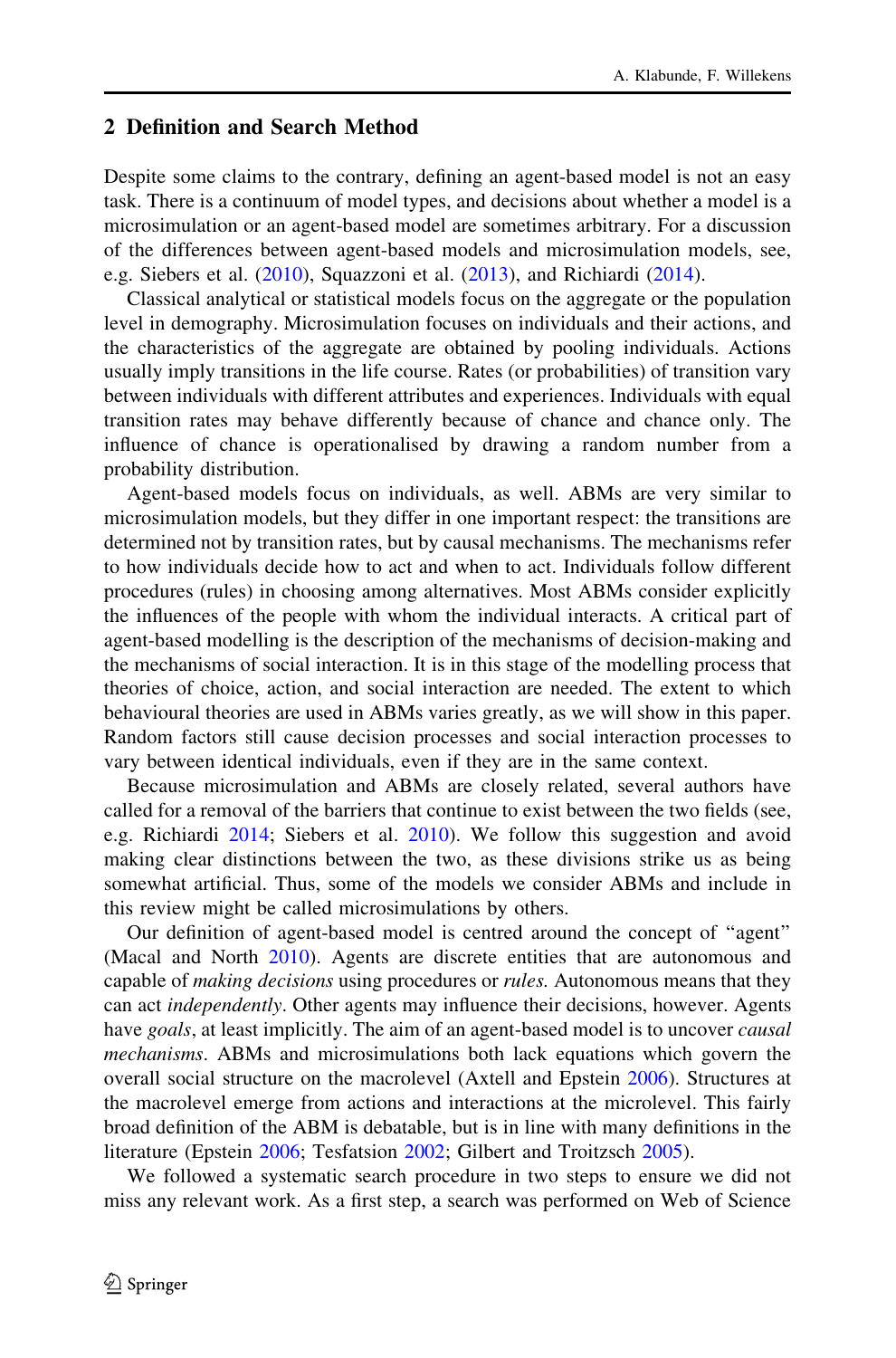<span id="page-4-0"></span>using the following combination of keywords:  $Topic = (agent-based model * OR)$ agent-based simulation) AND Topic  $=$  (migration) NOT Topic  $=$  (cancer OR medicine OR tumour OR disease OR therap\*) NOT Topic = (server OR sensor) NOT Topic = (chemi\*OR biolog\*OR mineral\*OR seismic\*). The latter criteria of exclusion had to be used because a large number of the publications were about the migration of cancer cells or minerals or were from the field of engineering. This approach yielded 291 results, of which 22 turned out to be relevant to us following the above definition. Second, we added papers from our personal archives with which we were familiar and which were not found during the search procedure. These papers were not found either because the authors did not call their methodology ''agent-based'' (e.g. Massey and Zenteno [1999\)](#page-23-0), even though it fit our definition, or because the publication was in the form of a working paper, dissertation, or book and was thus not covered by Web of Science. The second step yielded seven papers. We excluded papers in which the description of the migration decision was not clear enough to allow for categorisation or analysis (e.g. Wu et al. [2011a](#page-24-0), [b](#page-24-0); Spencer [2012](#page-24-0); Ruiz et al. [2010](#page-23-0), [2014\)](#page-23-0). We also excluded ''random mobility'' models, in which migration was considered completely random and without purpose (see, e.g. Chiong and Kirley [2013\)](#page-21-0). An overview of other aspects that were covered in the papers we reviewed can be found in Table [2](#page-18-0) in the Appendix.

# 3 Theories of Decision-Making in ABMs of Migration

In this section, six types of models are distinguished. The first type makes no or minimal use of decision theory. The main purpose of the models in this category is to show that the interaction between individuals using simple behavioural rules can generate complex patterns at the population level. The second type of model uses microeconomic expected utility theory to explain the choices people make between discrete alternatives. The third type of model is based on a theory of action derived from social psychology. The fourth type uses heuristics. The fifth type is loosely based on decision theory and relies more heavily on direct observation. The last type relies exclusively on direct observations.

We evaluate these decision theories in terms of their adequacy for modelling decision-making in agent-based models of migration. In our evaluation, we use eight criteria that we believe reflect both the various aspects of empirical migration decision-making and the requirements for computational modelling. These criteria are:

- 1. The theory should allow for the possibility that there is a gap between desires or intentions and actual behaviour.
- 2. The theory should take into account social influence. It has often been shown that migrants are influenced by the choices of others and that they depend on others for help (Haug [2008;](#page-22-0) Munshi [2003\)](#page-23-0).
- 3. The theory should allow for uncertainty. The decision to migrate is made under conditions of uncertainty.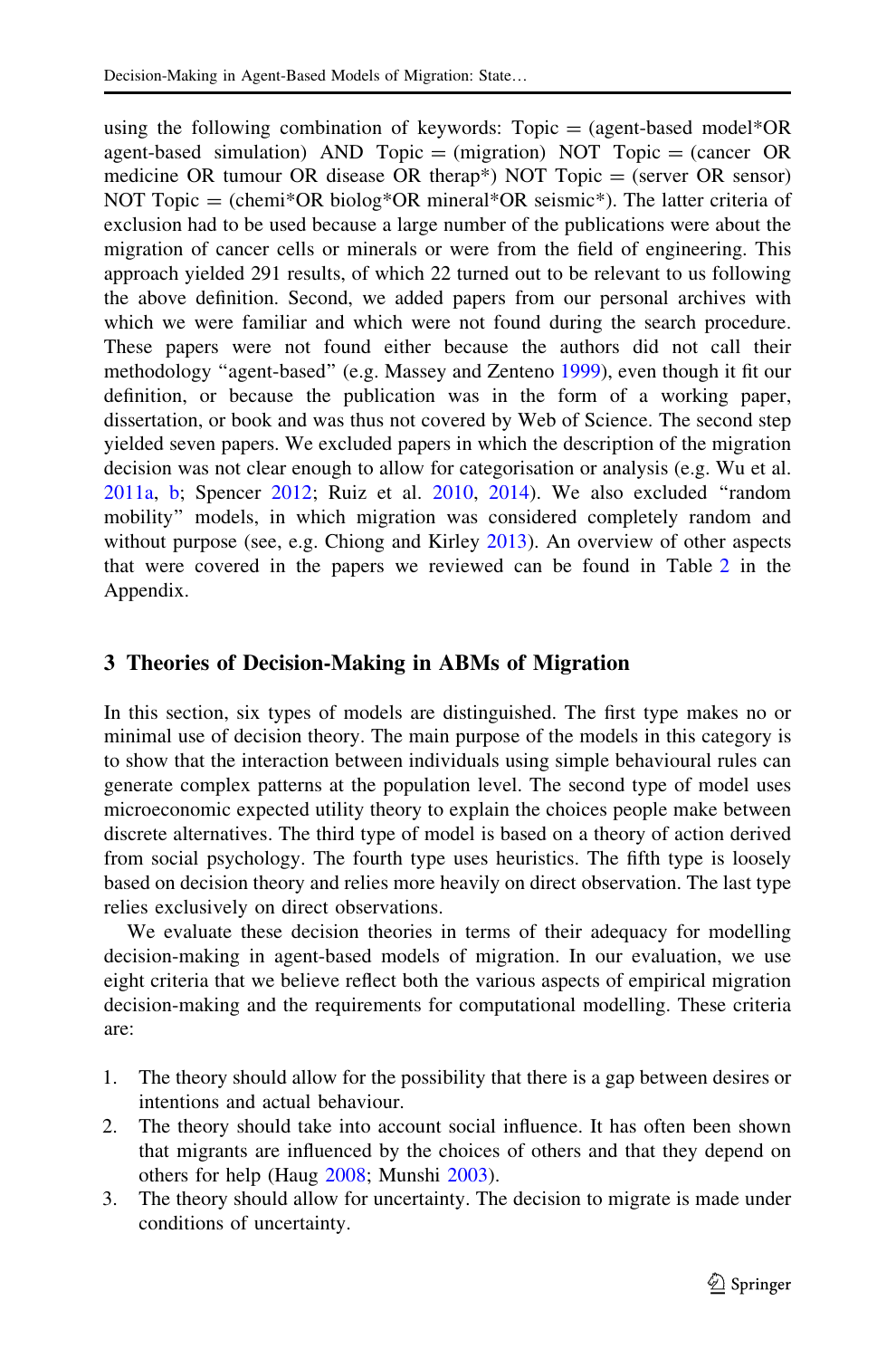- 4. The theory should be able to situate the migration decision in the life course and to relate it to other demographic events and changes in goals.
- 5. The theory should allow for the time it takes to plan a migration. In most cases, migrants spend long periods planning and preparing for migration, and during these periods, demographic events might occur and the labour market situation in the home or the host country might change. Ideally, it should be possible to allow for this temporal dimension of the decision and the effects of intervening events.
- 6. The decision rules laid out in the theory should be based on decision theory and empirical evidence.
- 7. The theory should be as simple as possible and as complex as necessary.
- 8. The theory should be falsifiable in principle. If the model outcomes at an aggregated level are not in line with empirical observations, the assumed decision behaviour is unlikely to describe the actual data-generating process.

We evaluate the decision theories as they have been used in agent-based models of migration. In some cases, it is possible to fulfil additional criteria by extending the decision behaviour or by focusing on different aspects of the decision. Table [3](#page-20-0) in the Appendix provides an overview of our evaluation based on these criteria.

### 3.1 Minimalist Models

The purest example of a minimalist model is that of Schweitzer [\(1998](#page-23-0)), who studied migration and the resulting economic agglomeration in space. The agents in his model are active Brownian particles that have two different internal states (employed and unemployed). Employed agents generate a field around themselves, the force of which depends on the wage. This field attracts unemployed agents who move towards it.

Schweitzer compared his results to those of Krugman ([1992\)](#page-22-0), who studied the same problem. Schweitzer was not interested in any particular behavioural theory, but rather in outcomes on the macrolevel and the basic rules that generate these outcomes. Jiang et al. [\(2010](#page-22-0)) developed a variant of Schweitzer's model by adding the influence of the cultural difference. Although the model is essentially the same as Schweitzer's, the agents' actions are motivated by utility maximisation.

Silveira et al. [\(2006](#page-24-0)) is a limiting case. While the authors call their approach a statistical mechanics Ising model, their agents are utility maximisers. The model is essentially a Harris–Todaro type model of rural–urban labour migration. The authors showed the parameter settings under which the equilibrium condition from Harris and Todaro [\(1970](#page-22-0))—namely, the equalisation of expected wages in the rural and the urban sectors—can be brought about. The model of El Saadi et al. ([2010\)](#page-21-0) is very similar in that it is essentially a discretisation of the differential equation model by Todaro ([1969\)](#page-24-0). The aim of minimalist models, as in these four cases, is usually to show how macrooutcomes can be ''grown'' from very simple microlevel rules and thus to show which minimal assumptions are necessary to generate the observed outcomes.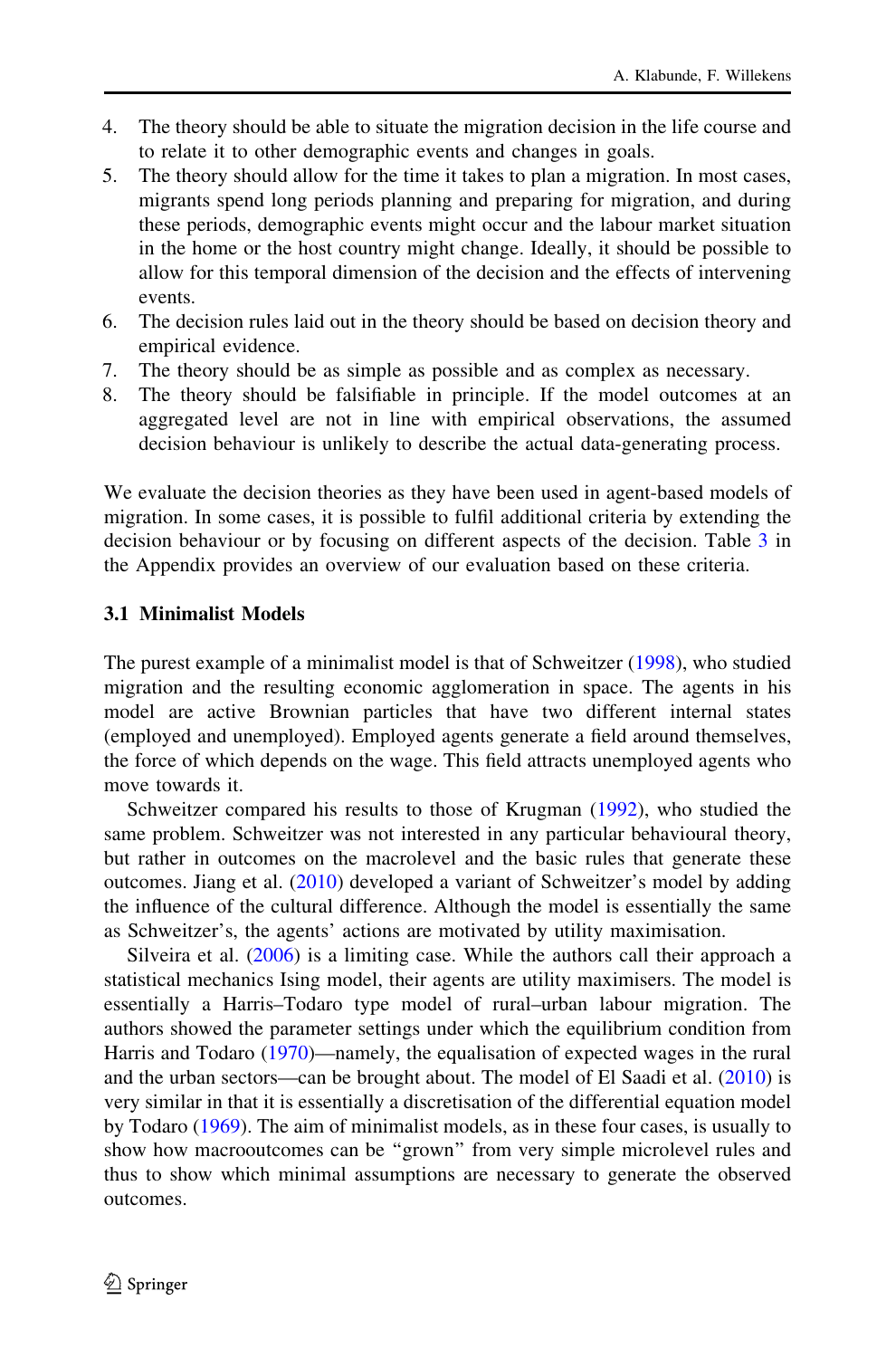Ichinose et al. ([2013\)](#page-22-0) used game theory to study the impact of migration on cooperation. Their aim was not to explain migration, but rather to evaluate the effects of migration on the evolution of cooperation. They posited that migration is governed by a simple rule: i.e. initially, individuals are randomly distributed over space and categorised as co-operators or defectors, and an individual moves when the share of defectors among his/her neighbours is high. After migration, the individual engages in a prisoner's dilemma game with his/her new neighbours. The purpose of that game with the neighbours in the destination area is to learn the best strategy (i.e. to cooperate or to defect). When the game is over, the individual imitates the strategy of the neighbour with the highest pay-off. The authors found that long-range migration enhances cooperation.

The great advantage of minimalist behavioural models is their simplicity, but the empirical relevance of the decision rules employed in these models is questionable.

#### 3.2 Microeconomic Expected Utility Maximisation

The model by Heiland [\(2003](#page-22-0)) is the agent-based model of migration that is most closely aligned with standard economic theory. Because the agents in the model do not interact, it could be argued that it is not an ABM at all. Yet, we decided to include it because it fulfils the other criteria and is thus an interesting borderline case. Heiland used the model to study the migration of East Germans to West Germany after German unification.

The potential migrants in the model perform finite horizon and discrete time expected utility maximisation with rational expectations. The control variable is the location choice, and the state variables are employment status and location. Utility is derived from the consumption opportunities and the amenities at the location, the evaluation of which will differ between individuals (apart from the initial location, this is the only point of heterogeneity). The expectation is formed in the first period, during which individuals correctly predict—given some stochastic influence—their employment probabilities, income, search costs, and migration costs. The optimal decision rules are derived by backward induction using a dynamic programming algorithm. Heiland ([2003\)](#page-22-0) demonstrated that geographic proximity and the differences in the demand for technically skilled labour across western German states largely explain the distribution of migrants across states. His model also accurately predicted the decrease in migration over the years.

The model by Biondo et al. ([2013\)](#page-21-0) is the only model presented here that is only about return migration. In the model, the agents maximise income, for which social capital serves as a proxy. Social capital increases with the duration of stay. Espíndola et al.  $(2006)$  $(2006)$  developed a model of pure income maximisation: as in Silveira et al. ([2006\)](#page-24-0), the agents choose the state (rural or urban) which they expect will yield the highest income. Information acquisition occurs through a comparison with the neighbours' earnings: the agent changes his/her state if his/her income is lower than the average of the neighbours' incomes. The equilibrium is reached when the expected wages are equal in rural and urban areas, as is postulated in the model by Harris and Todaro ([1970](#page-22-0)). The set-ups and topics of the models by García-Díaz and Moreno-Monroy  $(2012)$  $(2012)$  are somewhat similar: the agents occupy states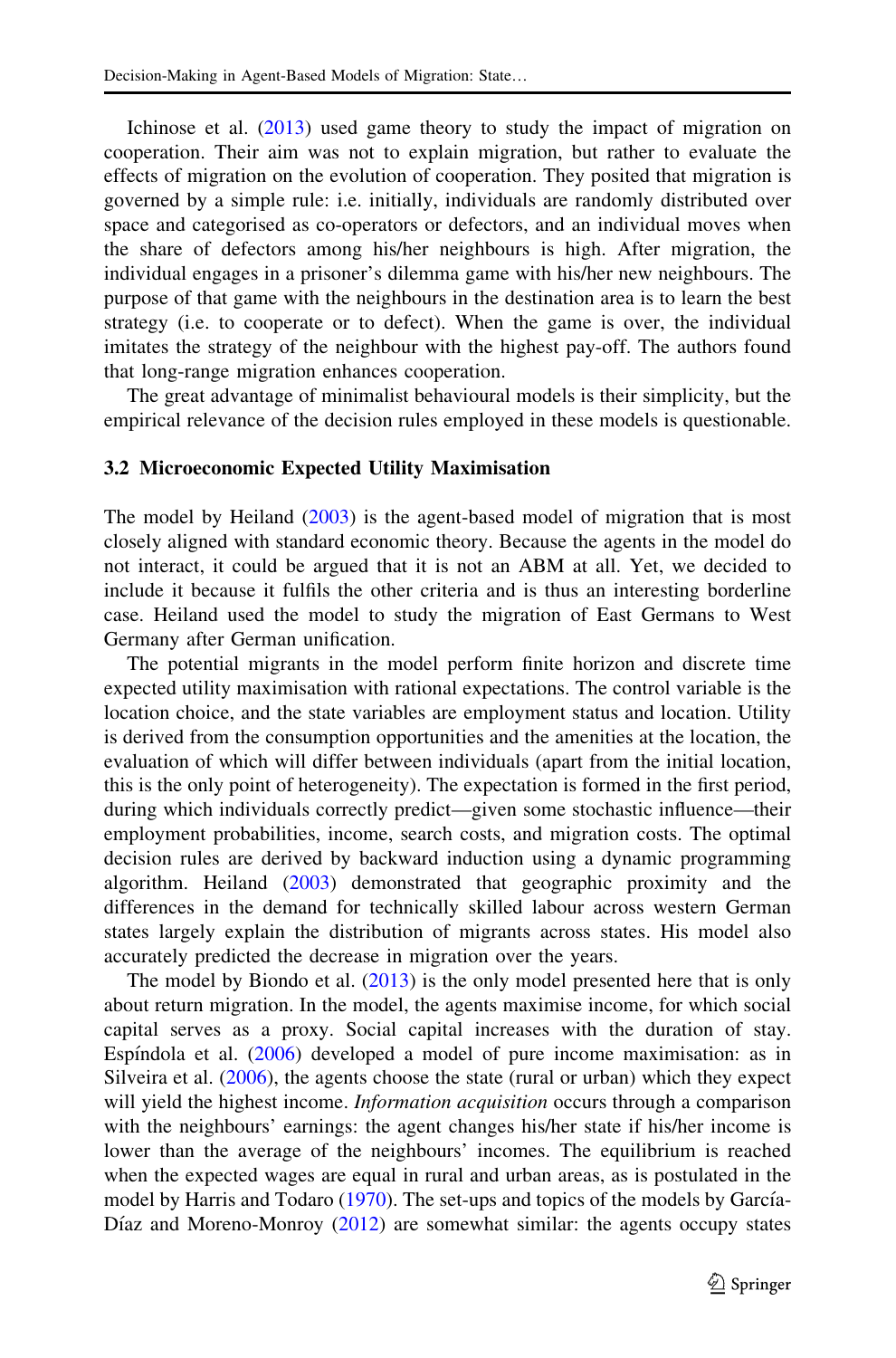representing the rural, informal urban, and formal urban sectors. However, the agents have perfect information about all of the macrolevel variables. Their rationality is not bounded in any way. Workers leave their current state with a fixed probability; the only actual decision is which sector they will move to. This is done via utility maximisation: utility is an additive function of the expected wages and the number of neighbours at the same ''location''. The probability of choosing a location is then formulated as a discrete choice model (logit model). The main result of García-Díaz and Moreno-Monroy  $(2012)$  $(2012)$  is that an increase in social influence delays convergence to a steady state.

#### 3.3 Psycho-Social and Cognitive Models

The title of this section is borrowed from An [\(2012](#page-20-0)). It is something of a catch-all, as it covers a wide range of theories from (social) psychology. Three migration ABMs fall into this category. The first is the model by Kniveton et al. ([2011,](#page-22-0) [2012\)](#page-22-0) based on the theory of planned behaviour. One of the authors of the first model developed another model that is also based on the theory of planned behaviour (Smith  $2014$ ). The third model, by Reichlová  $(2005)$  $(2005)$ , is based on Maslow's motivation theory.

The theory of planned behaviour (Ajzen [1991](#page-20-0), [2004](#page-20-0)) is an extension of the theory of reasoned action by Fishbein and Ajzen ([1975\)](#page-21-0) and Ajzen and Fishbein ([1980\)](#page-20-0). Individuals form attitudes towards a certain behaviour (in this case, migration), which are defined as evaluations of different outcomes of the action, weighted by their subjective probability of occurrence. Individuals have subjective norms that can differ in relevance depending on the source. Moreover, individuals attach a certain level of perceived behavioural control (PBC) to an action, that is, they calculate a subjective probability of actually being able to perform an action. Attitudes, subjective norms, and PBC jointly determine the individual's intention. Whether the behaviour occurs depends on the individual's actual control over it. For a recent presentation of the theory, see Fishbein and Ajzen ([2010\)](#page-21-0) and Ajzen and Klobas ([2013\)](#page-20-0).

Kniveton et al. [\(2011](#page-22-0)) studied climate-driven migration in Burkina Faso. According to their model, individuals develop attitudes towards migration which depend on the probability of migration of similar individuals (based on age, gender, and marital status). These probabilities are estimated from a household survey. The transition from developing an attitude to formulating an intention to migrate is an outcome of a decision process. Other individuals influence the decision to migrate (''subjective norms''). The subjective norm is a function of ''positive messages''. For details, see Kniveton et al.  $(2012)$  $(2012)$ .<sup>1</sup> PBC is computed as the sum of a person's assets and migration experience, scaled to be between zero and one. If a random number drawn from a uniform distribution is less than the PBC value, then the PBC is set to one; otherwise, it is set to zero. If the PBC is zero, the individual gives up his/her initial intention to migrate. Thus, if an individual does not consider

<sup>&</sup>lt;sup>1</sup> We assume the model described in both papers is identical as far as the decision-making is concerned; this is not clear because of the parsimonious model descriptions in both papers.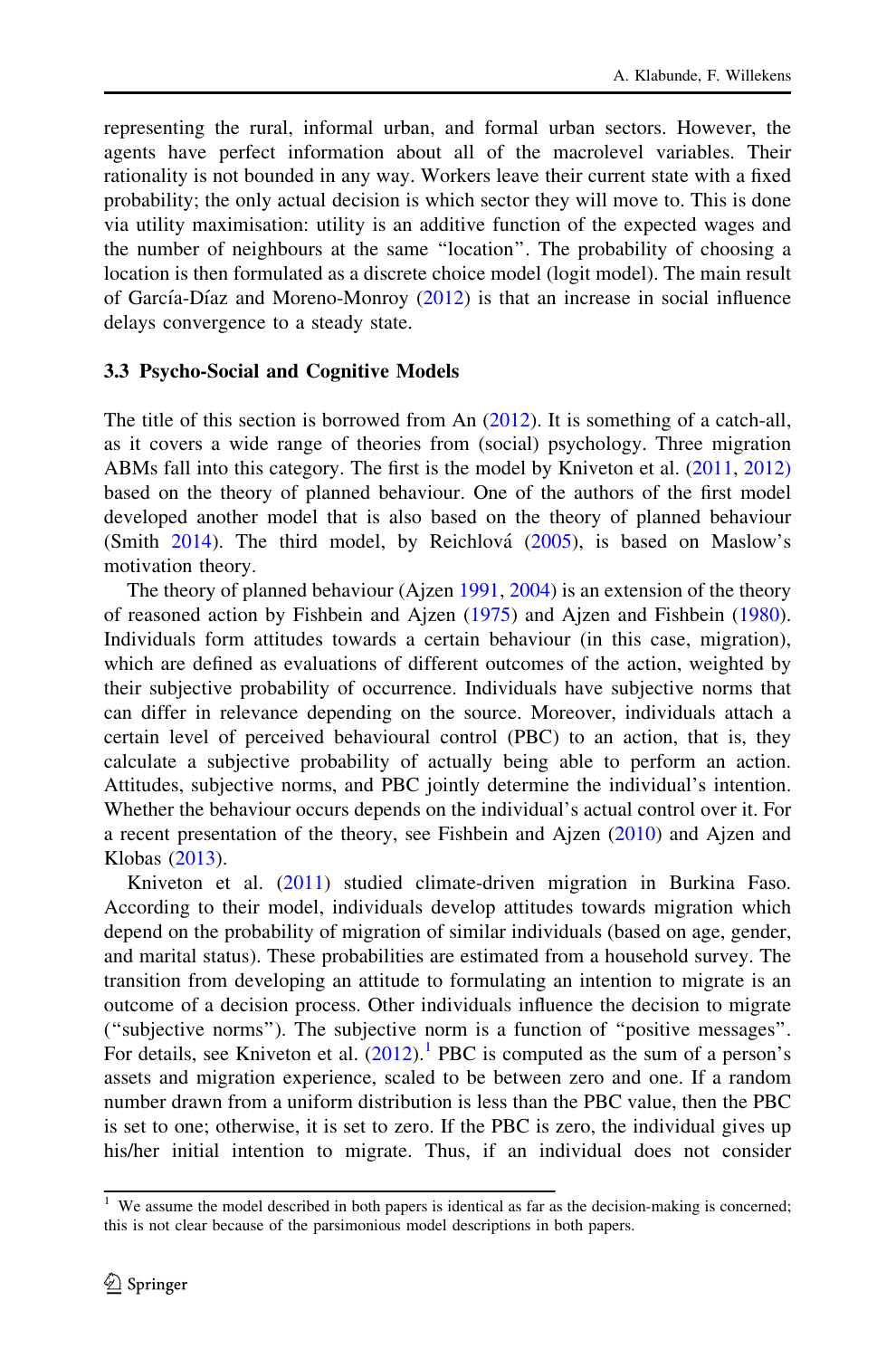migration to be within his/her behavioural control, he/she will not develop an intention. All of the behavioural options (i.e. to stay home or to migrate to one of the possible destinations) receive an intention value; the one with the highest value is chosen. An interesting emergent result of Kniveton et al. ([2012\)](#page-22-0) is that population growth enhances the impact of climate change on migration. This is because the network effects increase as populations grow. Smith ([2014](#page-24-0)) employed essentially the same decision model in his study on rainfall-induced migration in Tanzania.

Reichlova´ ([2005\)](#page-23-0) developed a migration model that is based on Maslow's [\(1954](#page-23-0)) theory of the hierarchy of needs. Migration is influenced stepwise by income, safety, and social needs. The study tried to explain why there is surprisingly little migration within Europe, despite persistent income differences, and why wages do not therefore equalise.

Psycho-social models, and particularly the theory of planned behaviour, allow for the inclusion of a large number of the features considered relevant for the migration decision, especially the distinction between desired and actual behaviour, but also social influence, the role of uncertainty, and the treatment of migration together with other life events. The empirical relevance of the theory of planned behaviour for a behaviour with similar far-reaching and uncertain consequences—i.e. motherhood—has been shown by Ajzen and Klobas [\(2013](#page-20-0)). However, psycho-social decision theories tend to be complex and can be criticised for being arbitrary as they theoretically allow for the inclusion of an infinite number of decisive factors and beliefs.

### 3.4 Heuristics Without Direct Empirical Correspondence

According to Gigerenzer and Gaissmaier  $(2011)$  $(2011)$ , a heuristic is "a strategy that ignores part of the information, with the goal of making decisions more quickly, frugally, and/or accurately than more complex methods'' (p. 454). In many situations in which they make decisions, people rely on heuristics, rather than on rational decision-making processes based on full information (Tversky and Kahneman [1974;](#page-24-0) Shah and Oppenheimer [2008;](#page-23-0) Newell et al. [2003\)](#page-23-0).

In the model of historic human settlement in arid environments (Janssen [2010\)](#page-22-0), an agent decides to migrate when he does not receive the minimum level of required resources. Janssen found that climate variability increases system resilience. Rogers et al.  $(2011)$  $(2011)$  showed that people living in stratified, unequal societies have a greater tendency to migrate and thus to conquer or displace people living in egalitarian societies over time. Migration is triggered by simple thresholds: people migrate when the population in their community declines sharply, the resources in their area fall below a certain level, or their income falls below a certain level. Highly stylised models without direct empirical correspondence often use heuristics, too. Hafizoglu and Sen [\(2012](#page-22-0)), who studied the spread and distribution of opinions when agents can adapt or migrate, is an example. Agents decide whether to stay or to migrate based on the gap between their own opinion and the views of the majority in their current community.

Like minimalist models, heuristics tend to be simple and easily falsifiable and to allow for social influence. Accounting for uncertainty or other demographic events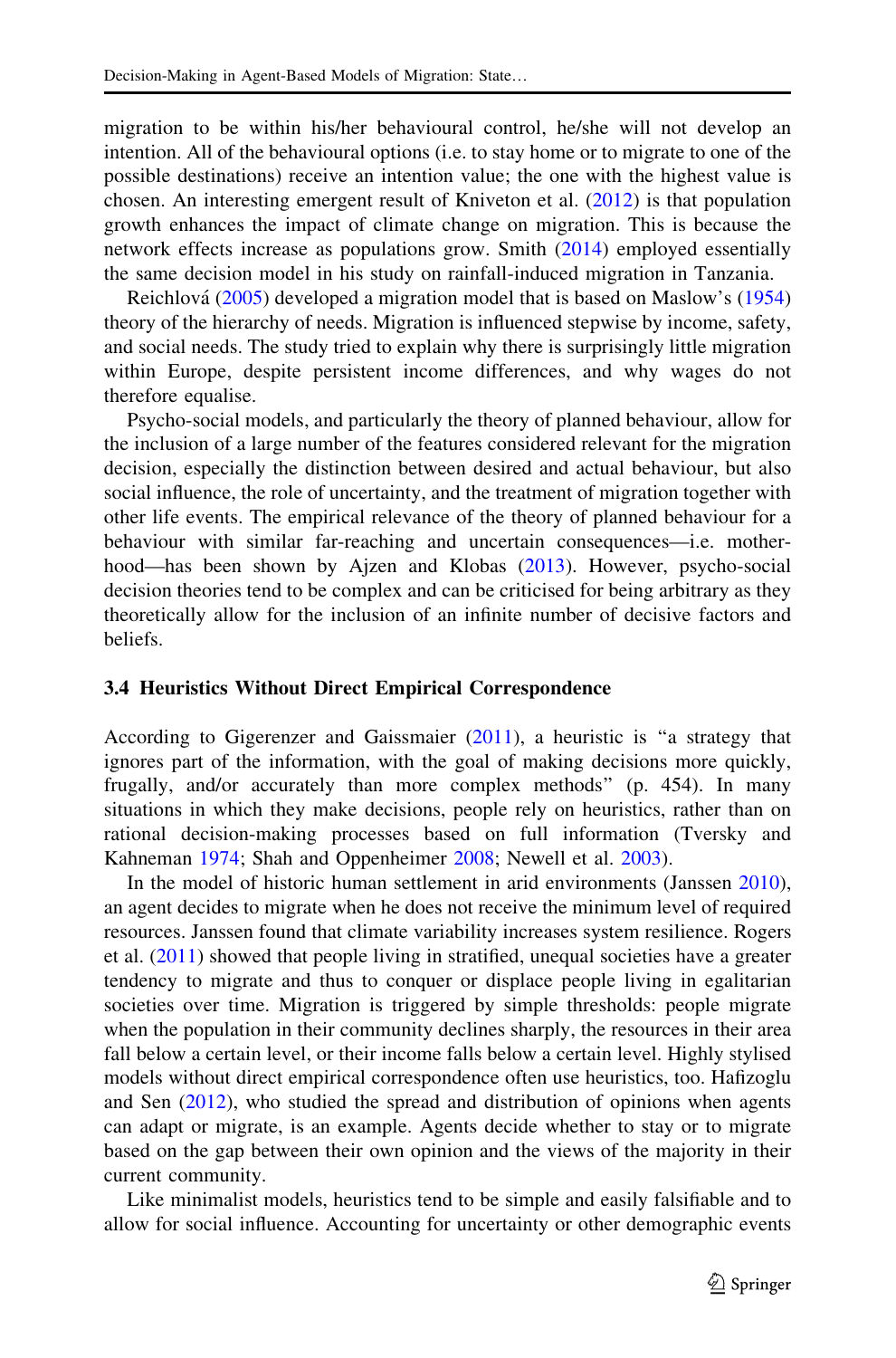is easier in heuristics than in minimalist models. Nevertheless, heuristics are limited, since, by definition, they stop being heuristics once the decision rule becomes more complex. In reality, the migration decision is almost certain to be complex.

#### 3.5 Based on Decision Theory and Direct Observation

The models by Rehm ([2012\)](#page-23-0) and Klabunde [\(2014](#page-22-0)) use utility maximisation. In Rehm ([2012\)](#page-23-0), who studied migration from rural Ecuador to urban Ecuador and to New York, the behavioural motives are drawn mostly from the economic migration literature, and utility maximisation is implicit. In the baseline version of her model, migration propensities and destination choice are influenced by the location of an individual's family members, the total number of migrants at a destination, whether the individual receives remittances, the individual's assets, the availability of jobs at the destination, and the individual's income, implemented through multinomial logit. Her aim was to distinguish between different theories of remittances by determining which behavioural rules produce certain stylised facts on the macrolevel, such as the distribution of people across the three locations and the distribution of wealth across individuals. This is an extremely interesting and promising research strategy and one that is unique to agent-based models. She found that no behavioural rule in isolation is able to reproduce all of the stylised facts at the same time.

Klabunde [\(2014](#page-22-0)) studied circular migration. Her model is halfway between the economic ABMs described above and the empirical models described in the next section. Her choice of behavioural motives was also based on the economic literature, and she calibrated the coefficients in the behavioural rules using a large microsurvey data set, the Mexican Migration Project. The decision to migrate is determined by the individual's expected earnings, wealth, age, and network ties to other migrants, whereas the return decision is influenced by the number and the strength of ties to the home country, as well as age. Klabunde [\(2014](#page-22-0)) found that the distribution of migrants across US cities in the data follows a power-law distribution, whereas the distribution of the number of trips across migrants is negative-binomial.

The study by Massey and Zenteno [\(1999](#page-23-0)) on Mexican–US migration is close to being a pure microsimulation study. It contains some interactions and behavioural motivations from utility theory, which is why it is included here. The probability of migration and of return migration in a person-year were considered functions of an individual's age, sex, number of previous trips, and number of years spent abroad, as well as of the number of trips made by other community members and the number of years they spent abroad. The parameters of the heuristic were estimated from the Mexican Migration Project data set via logit regression. They found that not taking account of social network effects results in a considerable underestimation of the size of Mexican population living in the USA.

Naqvi and Rehm ([2014\)](#page-23-0) modelled the response of low-income agents to natural disasters; one of these responses is migration. They found that increased migration to the cities in response to a drought leads to a decline in urban incomes, which in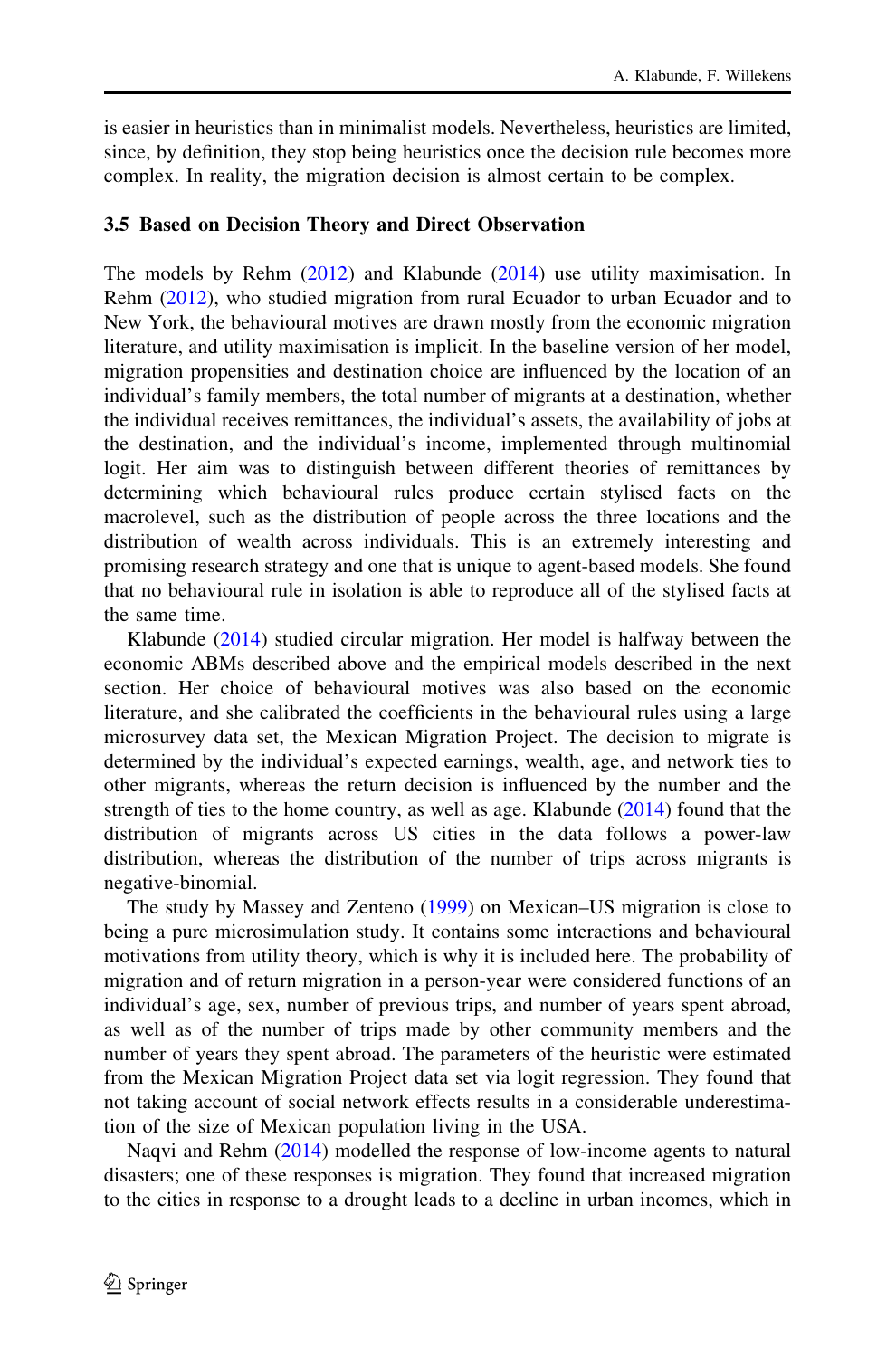turn causes the demand for food to rise, and already high food prices to increase further.

The aim of combining decision theories with other empirical rules is to combine the rigour of a decision theory with the empirical accuracy of observational rules. While this works to some extent, it comes at a cost, as the decision rules are no longer easily falsifiable. The fact that stylised facts can be reproduced with a mixture of a theory and empirical rules does not increase the empirical weight of the theory. These types of models can be interesting case studies, but their generalisability is limited.

#### 3.6 Purely Empirical, Observational Rules Without Mention of a Theory

There are several empirical models that do not mention any particular theory. The choices of behavioural rules seem to be entirely empirically motivated: the determinants of migration are estimated from data through statistical and econometric analysis, or they are taken from expert or stakeholder interviews.

Cai and Oppenheimer ([2013\)](#page-21-0) provided an example of such a model. They studied climate-induced migration and distinguished between intentions and behaviour. According to this model, the individual's intention to migrate is influenced by crop yield, gender, age, assets, migration experience, risk attitude, and social network, linked together in a logistic regression. Intentions are converted to behaviour by drawing a random value from a standard uniform distribution. If the random number is smaller than the probability of developing an intention to migrate, the individual migrates; otherwise, the individual stays. This method implies that the proportion of people migrating is the same as the proportion developing an intention to migrate. This approach is fairly common; e.g. Mena et al. [\(2011](#page-23-0)) employ it as well.

Migration is just one of many behavioural options in the model by Berman et al. [\(2004](#page-21-0)), which seeks to explain how people in one particular village in the Yukon, Canada, adjust over the long run to climate change and new economic opportunities. The possible actions are hunting, looking for a job, or migration. This model is a typical example of a case-based model in the taxonomy by Boero and Squazzoni [\(2005](#page-21-0)). The choice between the alternatives is not motivated by any specific theory, but rather by different empirical studies and qualitative interviews with community members and experts.

Naivinit et al. ([2010\)](#page-23-0) applied companion modelling to determine the decision rules related to seasonal and permanent labour migration among rice farmers in north-east Thailand. The purpose of their study was to evaluate the likely impact of different irrigation policies. The decision process is a sequence of if–else-type questions resulting in one of the three possible options: seasonal migration, permanent migration, and no migration. Smajgl and Bohensky [\(2013](#page-24-0)) followed a very similar strategy.

The big advantage of empirical rules is, of course, their empirical accuracy. One of the disadvantages is a lack of guidance on which factors to include; potentially, anything could be included which is statistically significant. But this makes for overly complex decision rules with little meaning. Of course the problem is that the more variables that are included, the better a behaviour can be explained in one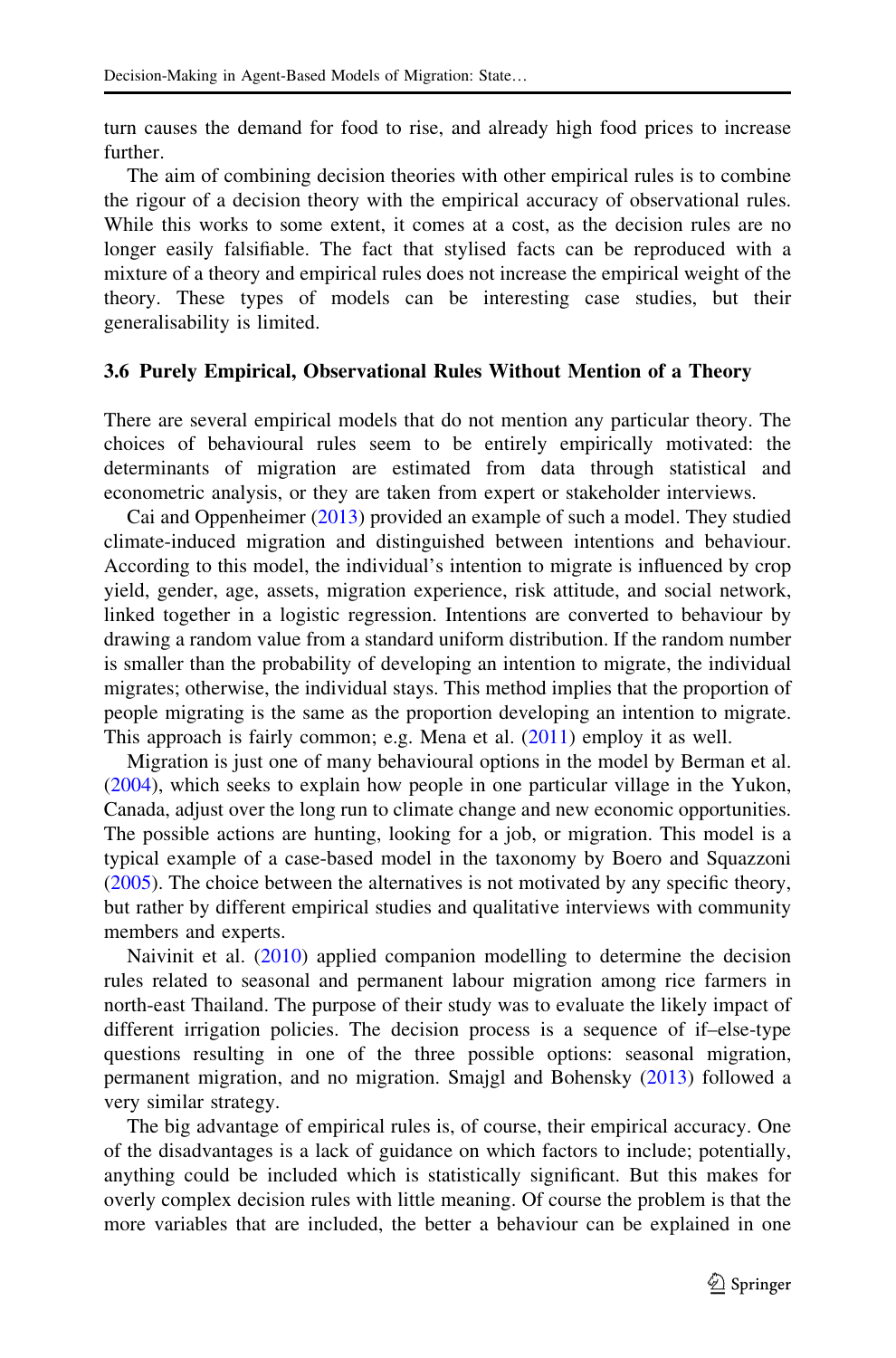<span id="page-11-0"></span>particular situation, but the less generalisable the explanation is, and the less likely it is to be of value in a different situation.

### 4 Modelling Decision-Making

The number of options for modelling decision-making is almost infinite. The modeller has to make a choice in several dimensions, four of which are addressed in this section. The first is how expectations are formed and how information is gathered to form expectations. The second is how alternatives are evaluated and how one alternative is selected. The third is how to determine the complexity of the model describing the decision process. The final choice is at what level of detail a migration network should be modelled.

#### 4.1 How are Expectations Formed?

This question can be split up into two separate ones: How much and what kind of information do agents have about the present, and how do they use information to predict the future? On one end of the spectrum, agents might have perfect information about the present—i.e. they know all of the other agents' variables and their own state variables, everyone's expectations, and the true state of their environment. If the environment is simple enough—e.g. if the time series are stationary, if the stochastic disturbance terms are well behaved, and, most importantly, others behave just like they do—it is possible to predict the future net of stochastic disturbances, and agents can form *rational expectations* and base their behaviour on those expectations. If everyone were to use this decision rule, the future state of the world would be exactly the state of the world everyone has based their expectations on. This set of assumptions was implemented in Heiland ([2003\)](#page-22-0). The agents in García-Díaz and Moreno-Monroy  $(2012)$  $(2012)$  have perfect information as well, but their decisions are not intertemporal.

The other end of the spectrum would be an agent with no information at all, or with very little, purely local information, like in Schweitzer ([1998\)](#page-23-0). With (almost) no information, there can only be period-by-period decision-making in which no expectation of the future is formed at all. Most ABMs lie somewhere in between. Agents usually have some information about the current state of the world and use some way of extrapolating into the future in order to form an expectation about how their decision will affect their future well-being. If agents have information on the correct value of a relevant variable in the present, the easiest way to extrapolate is to assume that the relevant variables are going to remain constant in the future and to base their decision on this assumption (Reichlová [2005;](#page-23-0) Kniveton et al. [2011](#page-22-0), [2012;](#page-22-0) Naqvi and Rehm [2014](#page-23-0)). If the information is not perfect—e.g. if it is only local one way for an individual to form an expectation is to observe the state variables (e.g. location) and the corresponding level of satisfaction (e.g. happiness or income) of the agents the individual can access and to assume that if he/she chooses the same state, he/she will achieve the same or at least a similar level of happiness (Espindola et al. [2006;](#page-21-0) Barbosa Filho et al. [2011;](#page-21-0) Klabunde [2014](#page-22-0)). A different way of forming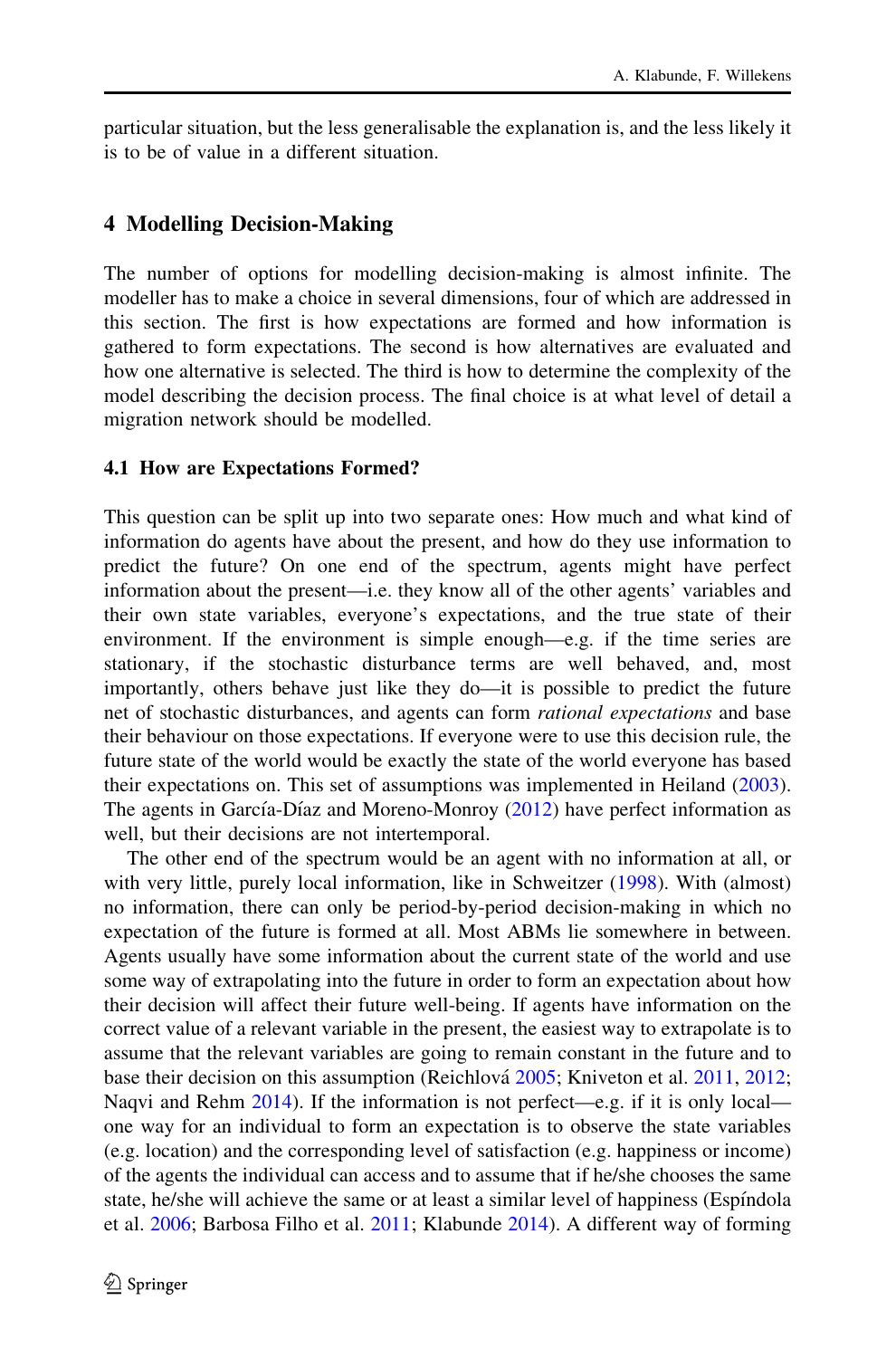expectations is for the individual to compare himself/herself not to others, but to his/ her own past experience (Silveira et al. [2006](#page-24-0)).

### 4.2 How are Choices Evaluated?

Once agents have assembled a complete set of choices, one of the options has to be chosen based on an evaluation of these choices. In the migration context, the different options are usually migrating or not, or migration to different destinations. The easiest way to evaluate choices is to assign numbers to options and then to choose the option with the highest valuation (Kniveton et al. [2011](#page-22-0), [2012](#page-22-0); Reichlová [2005\)](#page-23-0). Alternatively, an action may be triggered deterministically once a functional output exceeds some threshold value (Hassani-Mahmooei and Parris [2012;](#page-22-0) Biondo et al. [2013;](#page-21-0) Barbosa Filho et al. [2011](#page-21-0); Espíndola et al. [2006\)](#page-21-0). Very often, however, some stochastic element in decision-making is assumed; thus, many authors employ a binomial (Massey and Zenteno [1999;](#page-23-0) Silveira et al. [2006](#page-24-0)) or multinomial (Rehm [2012;](#page-23-0) García-Díaz and Moreno-Monroy [2012](#page-21-0); Heiland [2003](#page-22-0); Hafizoglu and Sen [2012\)](#page-22-0) logit implementation.

### 4.3 How Complex is the Decision? Does it Involve Several Steps?

The complexity of decision-making in reality depends on the scope of the possible outcomes of an action. Generally, the greater the impact the decision is expected to have on personal satisfaction, the more cognitive effort is involved in making the decision (Janssen and Jager [2001](#page-22-0)). Thus, the migration decision is usually very complex in reality, and all of the model representations are necessarily simplifications. Additionally, in reality as well as in models, the sophistication of decisionmaking depends on the availability of information and thus on the capacity of the agent to reduce uncertainty.

The complexity of decision-making in all models, and not only in ABMs, seems to be an inverted u-shaped function of the information available to the agents. Hence, the agents in Schweitzer ([1998\)](#page-23-0), who have only local information, mechanically move in the direction of the largest wage gradient; this is an extremely simple decision rule. Agents with some but not perfect information are fairly sophisticated in their decision-making; the application of the theory of planned behaviour in Kniveton et al. ([2011,](#page-22-0) [2012\)](#page-22-0) serves as an example. Agents with perfect information, like in Reichlová  $(2005)$  $(2005)$  or Biondo et al.  $(2013)$  $(2013)$ , again tend to have very simple decision-making rules, such as utility maximisation. An exception is the combination of perfect information and perfect rationality in an intertemporal framework, such as that of Heiland  $(2003)$  $(2003)$ : rationality requires the agents to perform dynamic programming in their head, thereby computing the expected utilities associated with different decision paths over time and determining an optimal decision rule.

The migration decision often is composed of a ''deliberate'' cognitive action performed by the agent and a random component, which, for example, regulates whether a particular agent makes a decision at all in a given period (Silveira et al. [2006\)](#page-24-0). The deliberate decision-making process often involves two steps: some kind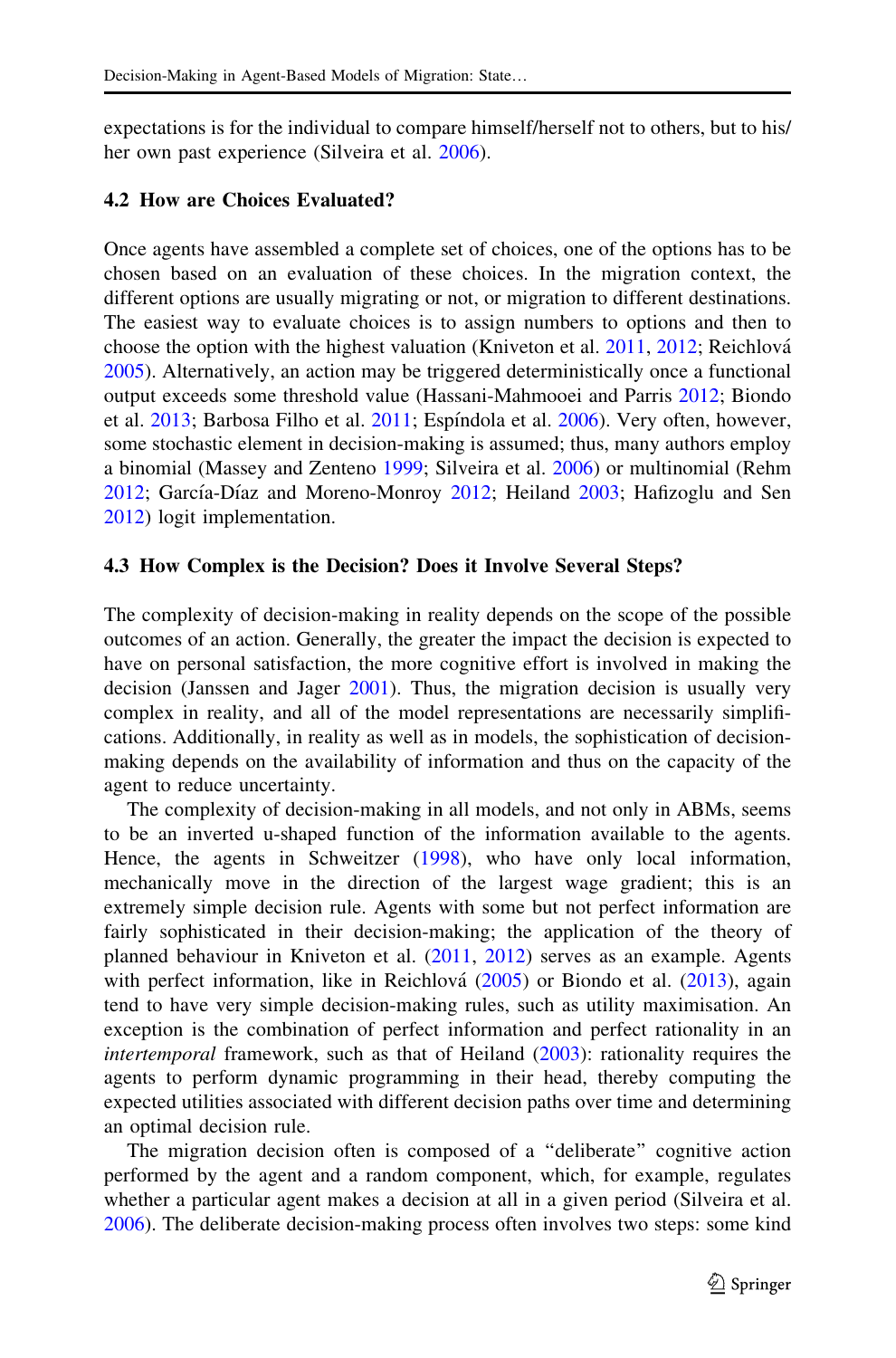of evaluation of the choices and the transformation of the results of this assessment into a decision or into a probability of taking action. This second step is often implemented in a logit framework. In the latter case, the third step of the decisionmaking is then a random draw to determine whether the agent performs the action.

Barbosa Filho et al. [\(2011](#page-21-0)) have their agents check several conditions before they reach a decision. The potential migrants in Klabunde ([2014\)](#page-22-0) first compute their wage expectations, then check whether the expected wage exceeds the current wage, then determine whether they can afford to migrate, and then decide whether to migrate based on a probabilistic rule. The potential migrants in Hassani-Mahmooei and Parris [\(2012](#page-22-0)) first compute the push factors of their home location, and then the intervening factors on the household level, such as property ownership and employment. If the sum of these criteria exceeds a threshold, the agent migrates.

## 4.4 Are Networks Included? If so, What is Transmitted Through Them? Are They Exogenous or Endogenous to the Model?

The influence of other migrants and potential migrants on the migration decision has been found to be a determinant of migration and location choice in numerous studies (Haug [2008](#page-22-0); Munshi [2003](#page-23-0)). Thus, many agent-based models include some kind of network or peer effects; indeed, these effects are often the reason why an ABM is chosen in the first place. Networks are the channel through which something is transmitted, e.g. information and/or social capital.

The simplest kind of network is a local interaction with the agent's neighbours in a Moore neighbourhood, which consists of the eight cells surrounding a central cell in a two-dimensional square lattice. This framework is implemented in Espindola et al.  $(2006)$  $(2006)$ , Silveira et al.  $(2006)$  $(2006)$  and García-Díaz and Moreno-Monroy  $(2012)$  $(2012)$ , although in these studies the model grid does not represent geographical space, but rather a social space so that agents are spatially close to those individuals they are socially close to. In Espíndola et al.  $(2006)$  $(2006)$ , migrants gather information about wages from their neighbours, which might trigger migration out of pure income maximisation, whereas in Silveira et al. [\(2006](#page-24-0)) and García-Díaz and Moreno-Monroy ([2012\)](#page-21-0), social ties represent a kind of social capital that is only activated when two individuals are in the same state (e.g. rural or urban).

In Reichlová  $(2005)$  $(2005)$ , social capital is embodied in network ties, and agents are assumed to have a preference for being in the same region as their network neighbours. Network ties become stronger with each period in which the two agents are in each other's Moore neighbourhood and become weaker otherwise. Thus, the network evolves endogenously with the migration behaviour. Klabunde [\(2014](#page-22-0)) modelled this process in much the same way, although in this case network ties serve as transmitters for information and, at the same time, as a representation of social capital. In Biondo et al. ([2013\)](#page-21-0), social capital represented by network ties is of utmost importance, as it serves as a proxy for income.

Massey and Zenteno ([1999\)](#page-23-0) is an example of an ABM in which the network ties are not explicit, but are represented by the collective migratory experience of other community members. The experience is an explanatory variable in a regression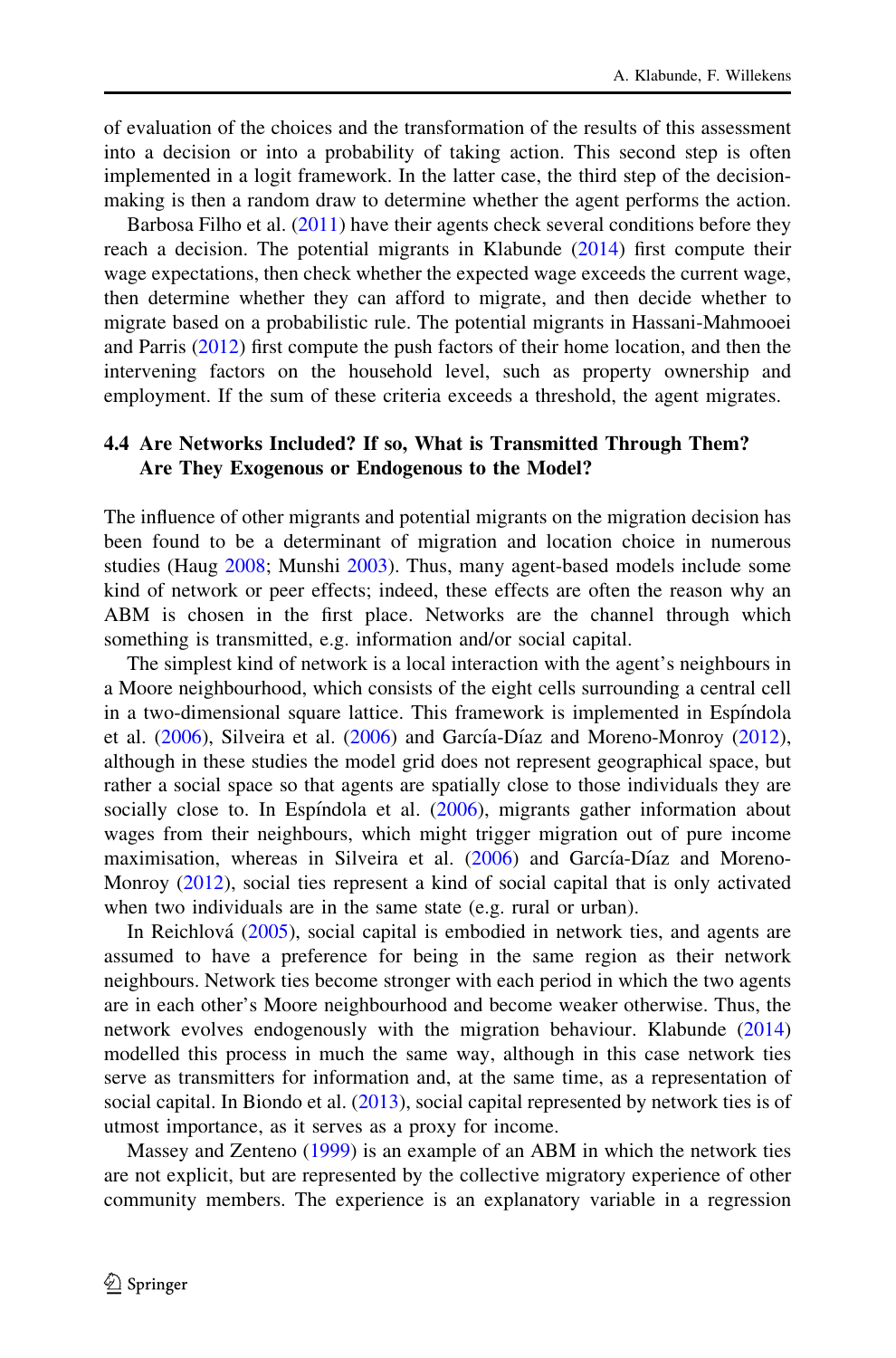|                                         | Information transmission                                                                                                                                                                                                 | Social capital                                                                                                                                 |  |  |  |
|-----------------------------------------|--------------------------------------------------------------------------------------------------------------------------------------------------------------------------------------------------------------------------|------------------------------------------------------------------------------------------------------------------------------------------------|--|--|--|
| Fixed network                           | Espíndola et al. (2006), Kniveton<br>et al. $(2011, 2012)$ and Smith $(2014)$                                                                                                                                            | Silveira et al. (2006) and García-Díaz and<br>Moreno-Monroy (2012)                                                                             |  |  |  |
| Evolving<br>network                     | Klabunde (2014), Barbosa Filho et al.<br>$(2011)$ , Rehm $(2012)$ and Ichinose<br>et al. $(2013)$                                                                                                                        | Klabunde (2014), Reichlová (2005), Barbosa<br>Filho et al. $(2011)$ , Biondo et al. $(2013)$ ,<br>Rehm $(2012)$ and Hafizoglu and Sen $(2012)$ |  |  |  |
| Network only<br>implicit                |                                                                                                                                                                                                                          | Massey and Zenteno (1999)                                                                                                                      |  |  |  |
| No network<br>influence on<br>migration | El Saadi et al. $(2010)$ , Naqvi and Rehm $(2014)$ , Janssen $(2010)$ , Schweitzer $(1998)$ ,<br>Jiang et al. (2010), Mena et al. (2011), Naivinit et al. (2010), Rogers et al. (2011) and<br>Smajgl and Bohensky (2013) |                                                                                                                                                |  |  |  |

<span id="page-14-0"></span>Table 1 Functions and forms of social networks in agent-based models of migration

model, with the migration probability as the dependent variable. The functions and forms of networks in the ABMs discussed are summarised in Table 1.

An elegant way to help ensure that the modeller is aware of all of the choices that have to be made is through the use of a protocol for the description of agent-based models, such as the ODD (overview, design concept, details), which was introduced by Grimm et al. ([2006\)](#page-22-0). Especially for models that involve human decision-making, the ODD + D protocol—in which the additional "D" stands for "decision" seems to be a promising extension of the well-known ODD protocol (Müller et al. [2013\)](#page-23-0). The modeller can use the prescribed format as a checklist to help her assess whether she has well-thought-out solutions for modelling every aspect of the migration decision discussed above.

### 5 Challenges for Agent-Based Modellers

In this section, two challenges in the development of agent-based models in demography are singled out. The first challenge is the selection of a decision theory, and the second challenge is the determination of the role of data.

### 5.1 Challenge 1: Which Decision Theory Should be Chosen?

In the review in Sect. [2,](#page-3-0) we saw that different decision theories have been used to model the migration decision. To some extent, the choice of a particular decision theory is driven by the authors' background: while economists often use utility maximisation models, other social scientists are more likely to employ theories from cognitive psychology, and physicists tend to prefer minimalistic models. Several authors do not adhere to any decision theory at all, but instead use aspects from different theories in the decision rule. This often results in somewhat arbitrary behavioural rules. We suggest that researchers use one decision theory, such as utility maximisation or the theory of planned behaviour. In the theory of planned behaviour, for example, factors that were not originally part of the theory can be included: peer effects and the imitation of other migrants can be incorporated as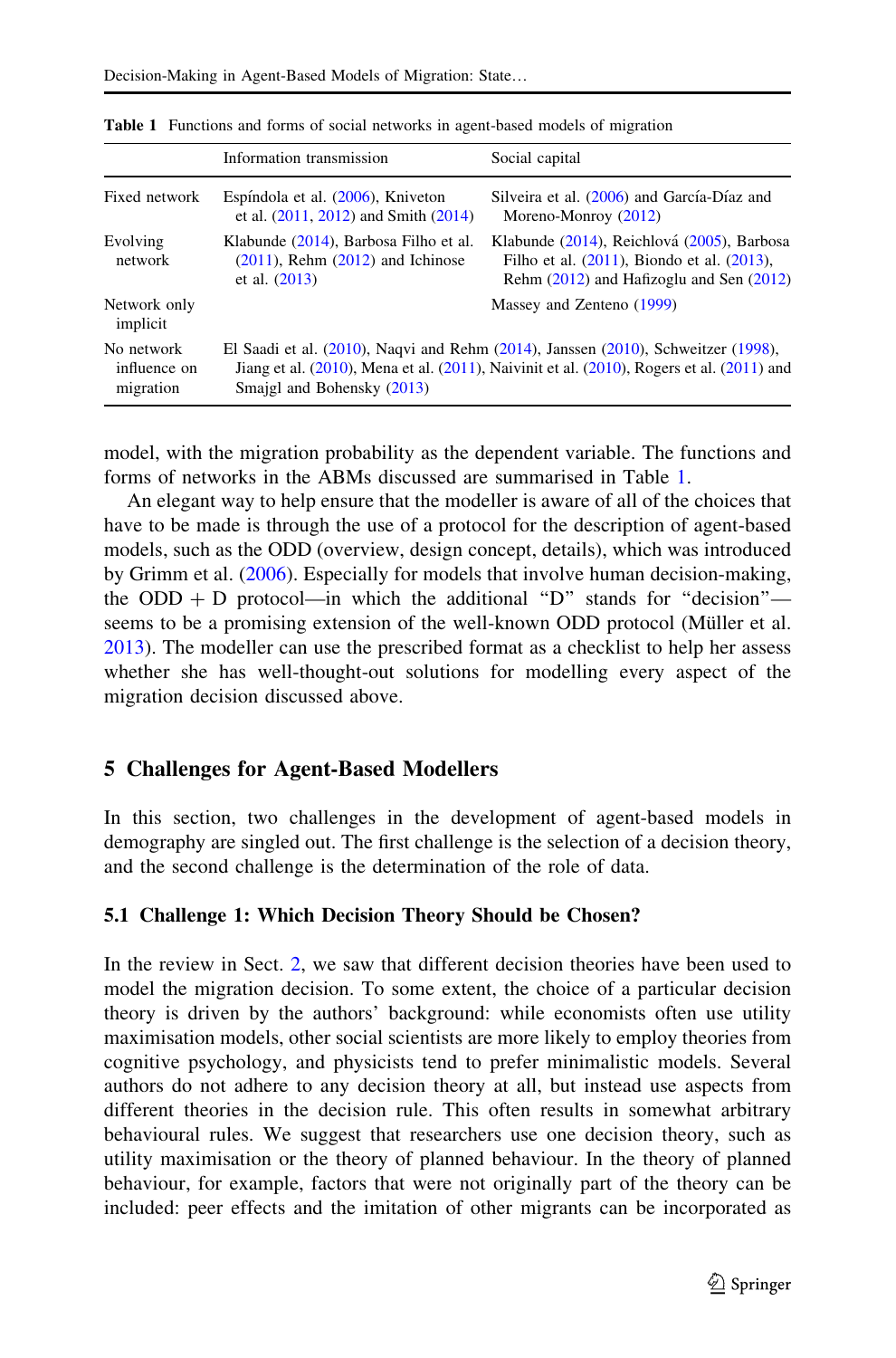social norms, and information received from others can be used to update the subjective probabilities of different outcomes that are needed for attitude computation.

Models that start with theory rather than with data have the advantage that they can go beyond mere extrapolation. By using a behavioural theory, we can hope to predict how agents will react to drastic changes in their conditions. When using pure time-series methods, that is not possible. There is another advantage of using theory: in situations in which no data or only inadequate data are available the implications of different theories can be tested in an agent-based model, and their respective predictions can be compared to real-world observable data (Silverman et al. [2011\)](#page-24-0).

#### 5.2 Challenge 2: What is the Role of Empirical Data?

The ABMs reviewed above differ considerably in the amount of empirical data they use, ranging from none (e.g. Silveira et al. [2006](#page-24-0); Espíndola et al. [2006\)](#page-21-0) to a large amount (Klabunde [2014;](#page-22-0) Kniveton et al. [2011,](#page-22-0) [2012\)](#page-22-0). A few existing studies have addressed the question of how much data are needed for various kinds of agentbased models (Boero and Squazzoni [2005](#page-21-0); Brenner and Werker [2007](#page-21-0); Janssen and Ostrom [2006](#page-22-0)).

Empirical data are used for estimation and validation. Estimation refers to the determination of the range of plausible values of parameters of the model and to the selection of the most acceptable parameter values. Those are the values that are the most likely or that minimise a function of the distance between observations and simulations (see, e.g. Kennedy and O'Hagan [2001](#page-22-0); Grazzini and Richiardi [2015\)](#page-22-0).

Validation refers to matching the model outcome and data. Cirillo and Gallegati [\(2012](#page-21-0)) have suggested a three-step procedure for model validation. They recommended first finding reasonable parameter ranges from the data, then qualitatively checking whether the model works as expected by comparing the model output with stylised facts, and, finally, estimating the parameters to find a good fit of the model.

Sensitivity analysis is an essential part of estimation and validation. Its purpose is to determine the parameters to which output is very sensitive. For some parameters, small changes may have large effects on the outcome of the model. In sensitivity analysis, it is generally not possible to run the model with every possible parameter combination. Factorial design is used to select combinations of parameters. Lorscheid et al. ([2012\)](#page-22-0) have provided guidelines. An important type of factorial design is the Latin hypercube; for an early description, see McKay et al. ([1979\)](#page-23-0); for more recent variants, see Pronzato and Müller ([2012\)](#page-23-0).

An alternative approach is to build a statistical meta-model or a model of the agent-based model that can be used to explore the parameter space much more efficiently. Gaussian emulators are examples of such meta-models. For a recent demographic application of a Gaussian emulator, see Bijak et al. ([2013\)](#page-21-0).

Table [2](#page-18-0) in the Appendix provides information on the use of data in the models reviewed in this paper, i.e. whether and what kind of estimation or calibration procedure was used, whether a meta-model was used, and whether a sensitivity analysis was performed.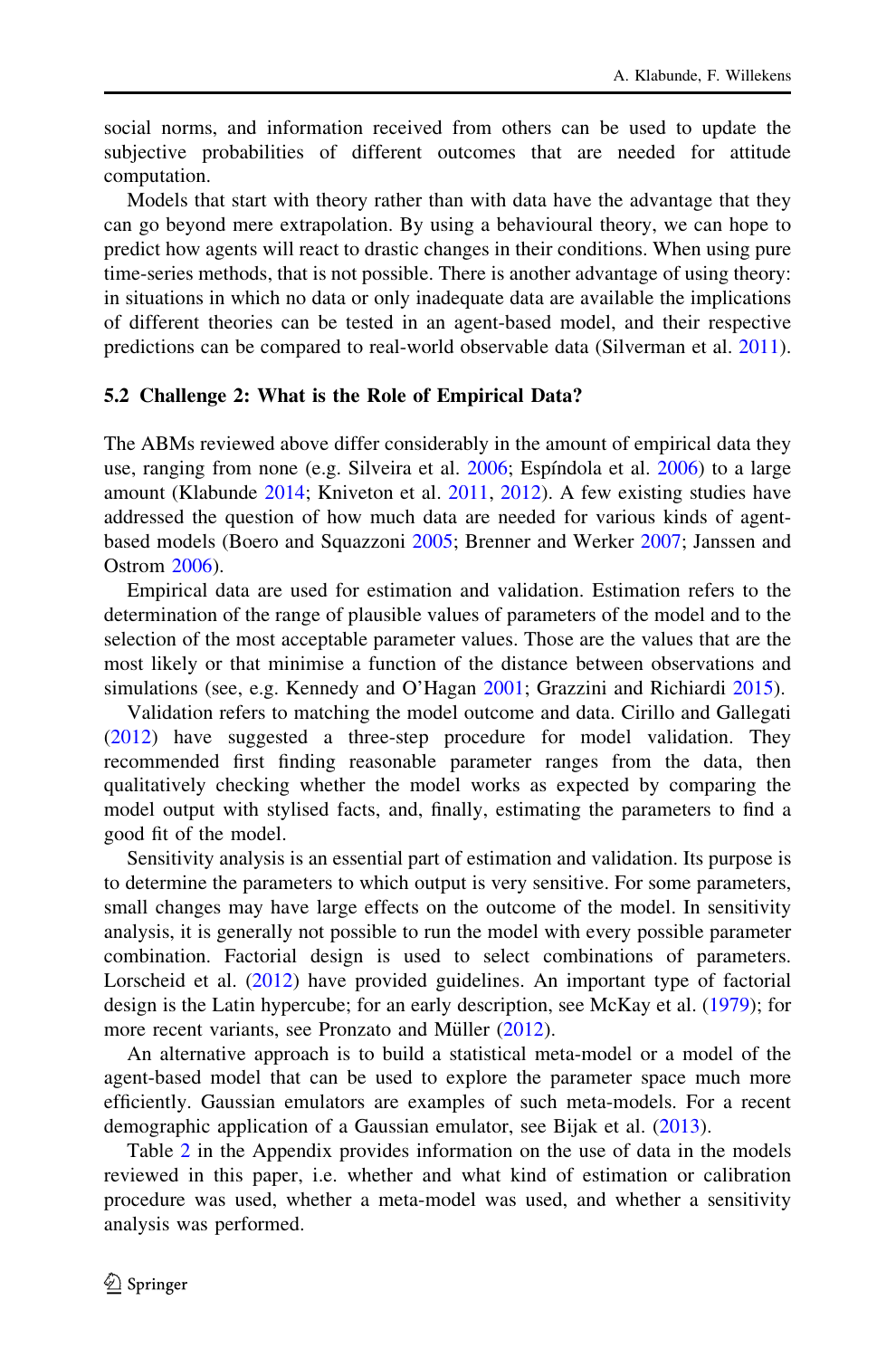## <span id="page-16-0"></span>6 Discussion

The aim of this paper has been twofold. First, we wanted to review the state of the art in agent-based modelling of migration with respect to the implementation of behaviour and to identify commonalities and differences in modelling decisions. Second, following a discussion of the main challenges in agent-based modelling in migration, we wanted to suggest possible directions for future work.

Regarding the first aim, we find that, apart from showing plausible data-generating mechanisms for stylised facts (Klabunde [2014;](#page-22-0) Heiland [2003;](#page-22-0) Rehm [2012](#page-23-0)), agentbased models of migration have mainly succeeded in finding ways to explicitly model network interaction, which has often been found to be an important determinant of migration decisions. Networks have been shown to amplify the effect of policies (Massey and Zenteno [1999](#page-23-0)) or climate change (Kniveton et al. [2012](#page-22-0); Cai and Oppenheimer [2013](#page-21-0)) and to prolong the time to steady state, if there is one (Silveira et al. [2006;](#page-24-0) García-Díaz and Moreno-Monroy [2012\)](#page-21-0). Moreover, ABMs allow researchers to make spatial predictions (Hassani-Mahmooei and Parris [2012](#page-22-0)) and to study distributions as both inputs and outcomes of interaction (Rehm [2012](#page-23-0); Klabunde [2014](#page-22-0)).

We have reviewed different domains in which the modellers have had to decide how to model decision-making. We found that the ways in which expectations are formed in agent-based models of migration tend to be very simple: i.e. most agents just assume that today's conditions will be valid in the future as well, or they expect that if they migrate they will receive the same wages as they observe their network neighbours receiving. Since having rational expectations in the economic sense is not an option if there is true interaction between heterogeneous individuals, as is the case in most migration models, this choice is reasonable. Nevertheless, more sophisticated ways of forming expectations should be considered in future research.

For the implementation of choice in ABMs, the formulation as a discrete choice problem in a logit and probit framework, which was pioneered by McFadden ([1976,](#page-23-0) [1978\)](#page-23-0), is the most common approach. The advantage of this approach is that it allows the modeller to transform the factors that influence behaviour into probabilities of action. The functional form produces output in the range [0,1], which makes it superior to a linear probability model, and because this approach can account for stochastic influence, it is superior to pure maximisation.

We categorise the ABMs of migration according to their use of networks: the transmission of both information and social capital through networks has been modelled. In some cases, the network is assumed to be fixed, and network ties do not change over the course of a simulation. In other cases, however, the network evolves through migration behaviour.

We now discuss the important issues that should be tackled in agent-based modelling of migration. First, the disciplinary barriers that currently exist should be removed. A good example is the recent extension of discrete choice theory, which is one of the main decision theories in economics and geography, with new applications in predictions of choice outcomes and effects of public policy. Recently, McFadden and other leading authors extended the discrete choice model ''by including an explicit representation of the process and the context of decision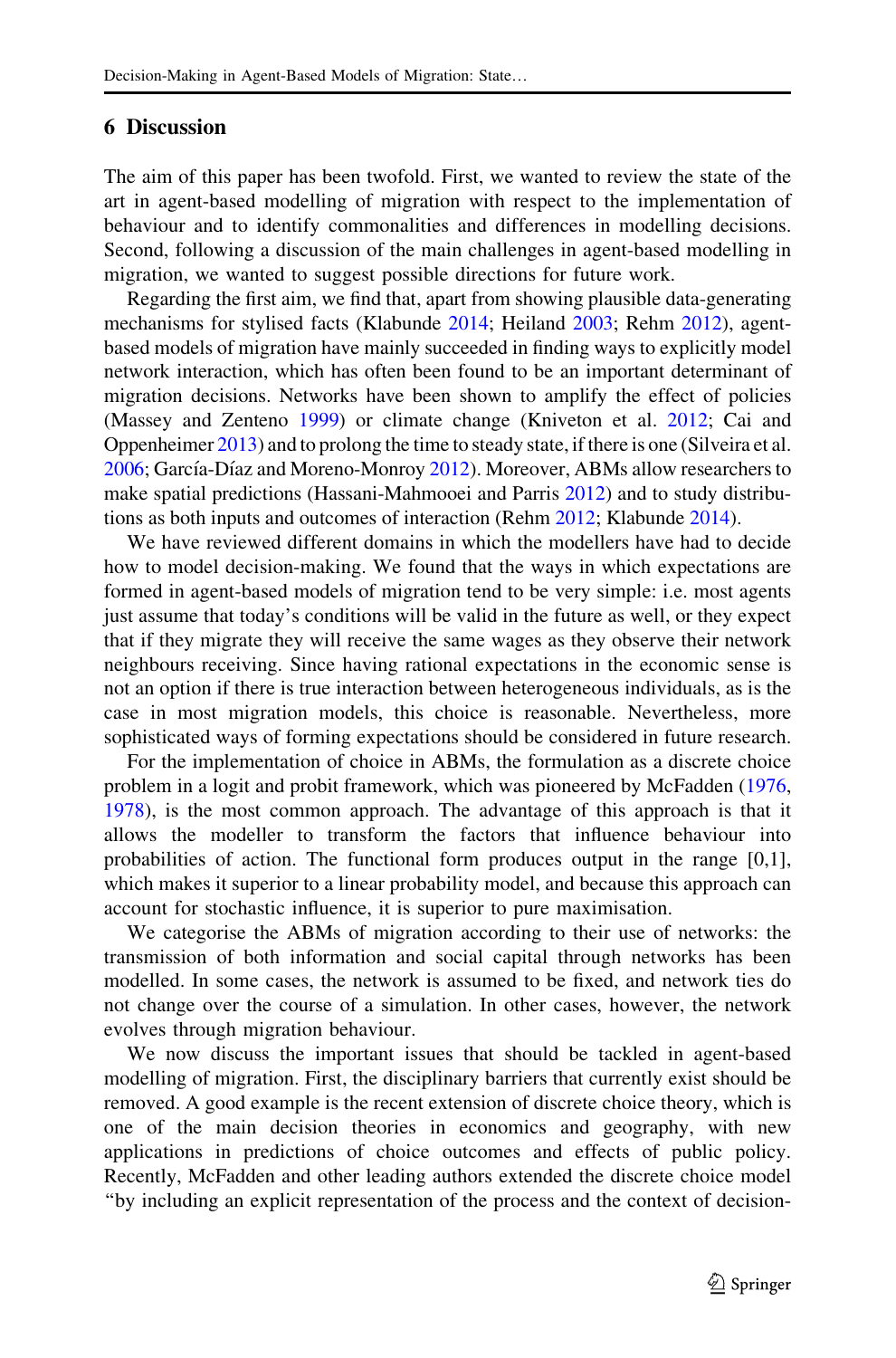making" (Ben-Akiva et al. [2012\)](#page-21-0). Process refers to the steps involved in decisionmaking. Context refers to factors that affect the process, in this case, social networks. Their framework includes most of the elements of the theory of planned behaviour, including subjective perceptions rather than objective measurements and the influences of other.

Second, the modelling of social networks in ABMs should take advantage of recent developments in social network research. An important challenge is to model precisely how social network effects emerge and affect decisions, and, more importantly, how they co-evolve. The full potential of studying the role of networks in migration that the methodology provides has not yet been exploited; it would, for example, be interesting to study the implications of different kinds of preferential or random attachment in networks or of different network topologies. Snijders et al. [\(2010](#page-24-0)) developed actor-based models of social network development that could be applied widely to help us gain greater insight into how existing social networks came into being. Recently, Abou-Zeid et al. ([2013\)](#page-20-0) reviewed the state of the art of social influence in transportation research, a field that has throughout history had a considerable impact on migration modelling. Multilevel models are the statistical counterpart to the study of networks. Apart from networks, other hierarchical levels, such as households or villages, can be included. Decision-making can occur at those levels, too. While agent-based models allow researchers to combine decisionmaking that occurs on different levels, this option has so far not been adequately exploited. This is a potentially fruitful avenue for future research.

Third, it is time to bridge the divide between microsimulation and agent-based modelling. The two methodologies are already being used jointly in several migration models (Massey and Zenteno [1999](#page-23-0); Klabunde [2014](#page-22-0); Mena et al. [2011\)](#page-23-0). It is a task for future research to identify the criteria needed for determining whether a decision is best modelled as a rate or a probability (as in microsimulation) or as a rule (as in agent-based modelling).

Fourth, an innovative and systematic approach is required to validate ABMs. Table [2](#page-18-0) in the Appendix reveals the great diversity in the degree of emphasis that is put on questions of validation, parameter estimation, and sensitivity analysis. Agentbased models allow researchers to test hypotheses ''in the laboratory'' to see which behaviours generate the observed outcomes. We argue in favour of using all of the available data to determine plausible parameter ranges and then to explore the parameter space extensively. A Gaussian emulator can be used to do this. The parameters most in line with the data can be estimated consistently using simulated minimum distance (Grazzini and Richiardi [2015\)](#page-22-0). In most agent-based studies of migration, the sensitivity analysis, the estimation, and the validation are performed at rather rudimentary levels. We hope this will change in future work.

Fifth, ABMs of migration should position the migration decision in the human life course and use up-to-date life-history modelling techniques to describe how migration is intertwined with other life events. Over the past two decades, as more individual and longitudinal data have become available, demographic research has become increasingly oriented towards event history analysis. Simulation methods have been developed to describe the human life course and to predict life paths. Some authors use discrete event simulation techniques, whereas others rely on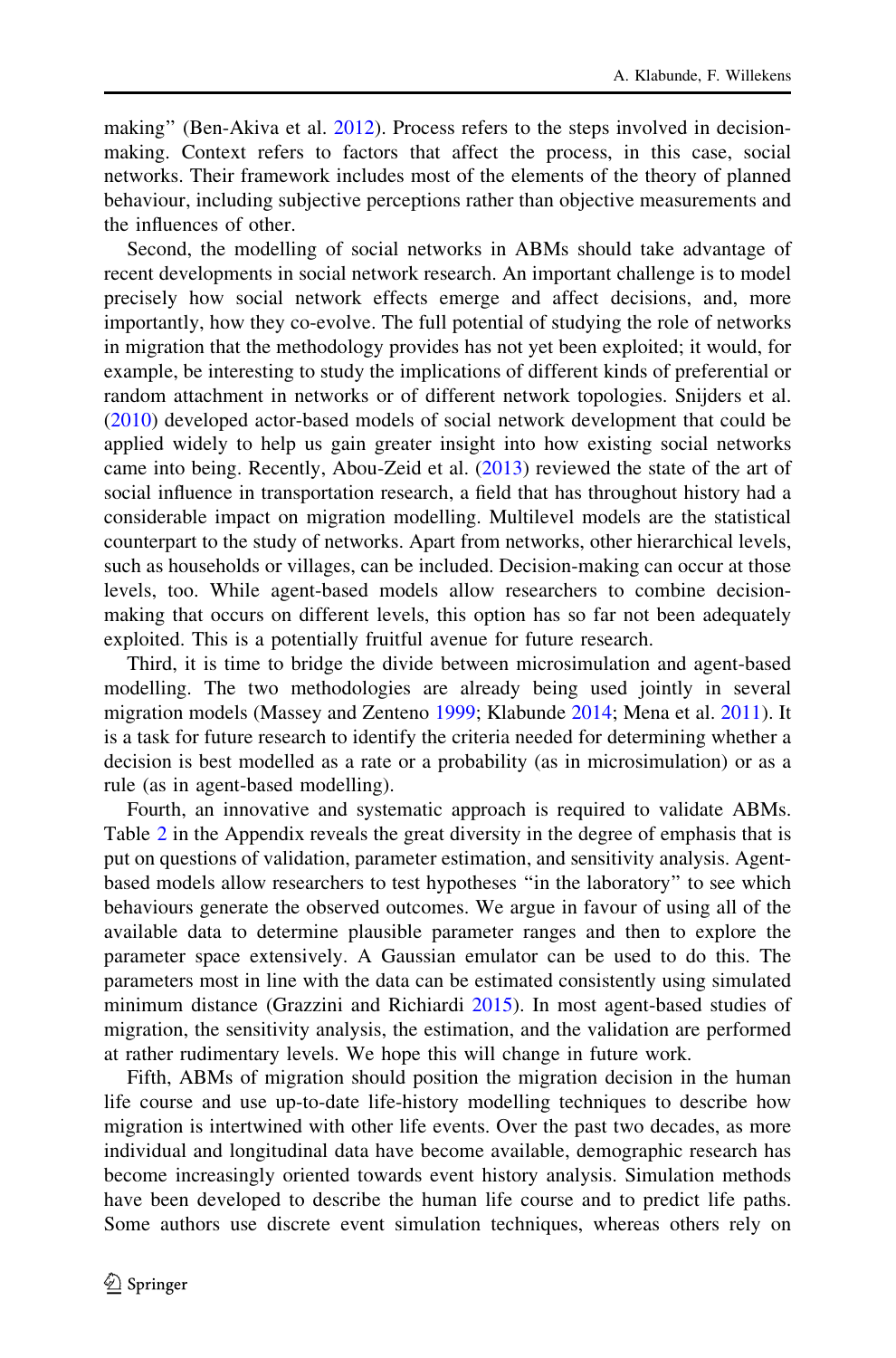<span id="page-18-0"></span>statistical methods for event history analysis. Future research should combine rigorous state-of-the-art event history analysis with simulation techniques.

Finally, there is a need for more applications of ABM in migration research. Many migration-related research questions can be tackled extremely well with agent-based modelling. Among these questions are the following: How do changes in social norms related to marriage and fertility affect the timing of migration? Do the size, direction, and timing of migration flows depend on whether the decisionmaking happens on the individual or on the household level? What proportion of migrant location decisions can be explained by social effects, and what proportion is attributable to other factors? What changes if the social influence is age-specific? Is the theory of planned behaviour a plausible decision theory for the migration decision? How will demographic change alter the composition of the migrant population? How will labour markets be affected?

Migration is a trending topic in demographic research, and its importance continues to increase (Bijak et al. [2014](#page-21-0)). Agent-based modelling of migration decision-making is just starting to develop. The initial attempts are promising and are paving the way for a new generation of models that can predict who will migrate, why they will migrate, and when they will migrate.

Acknowledgments The authors would like to thank Jakub Bijak, Daniel Courgeau, Jonathan Gray, Jason Hilton, Sabine Zinn, and three anonymous reviewers for helpful comments and suggestions.

Open Access This article is distributed under the terms of the Creative Commons Attribution 4.0 International License ([http://creativecommons.org/licenses/by/4.0/\)](http://creativecommons.org/licenses/by/4.0/), which permits unrestricted use, distribution, and reproduction in any medium, provided you give appropriate credit to the original author(s) and the source, provide a link to the Creative Commons license, and indicate if changes were made.

# Appendix

See Tables 2 and [3.](#page-20-0)

| References                                                                                   | Demographic aspect | Estimation and/or calibration and/or validation<br>and/or sensitivity analysis                                                                               |  |  |  |  |
|----------------------------------------------------------------------------------------------|--------------------|--------------------------------------------------------------------------------------------------------------------------------------------------------------|--|--|--|--|
| Barbosa Filho et al.<br>(2011)                                                               | None               | Calibration (random values drawn from<br>distributions estimated from data)                                                                                  |  |  |  |  |
| Fertility, mortality, family<br>Berman et al.<br>composition, population<br>(2004)<br>ageing |                    | Calibration through stakeholder interviews                                                                                                                   |  |  |  |  |
| Biondo et al. $(2013)$                                                                       | None               | Sensitivity analysis                                                                                                                                         |  |  |  |  |
| Cai and<br>None<br>Oppenheimer<br>(2013)                                                     |                    | Calibration of some parameters from different data<br>sources. Estimation of other parameters within<br>parameter ranges by minimising mean squared<br>error |  |  |  |  |

Table 2 Other demographic aspects and use of data in agent-based models of migration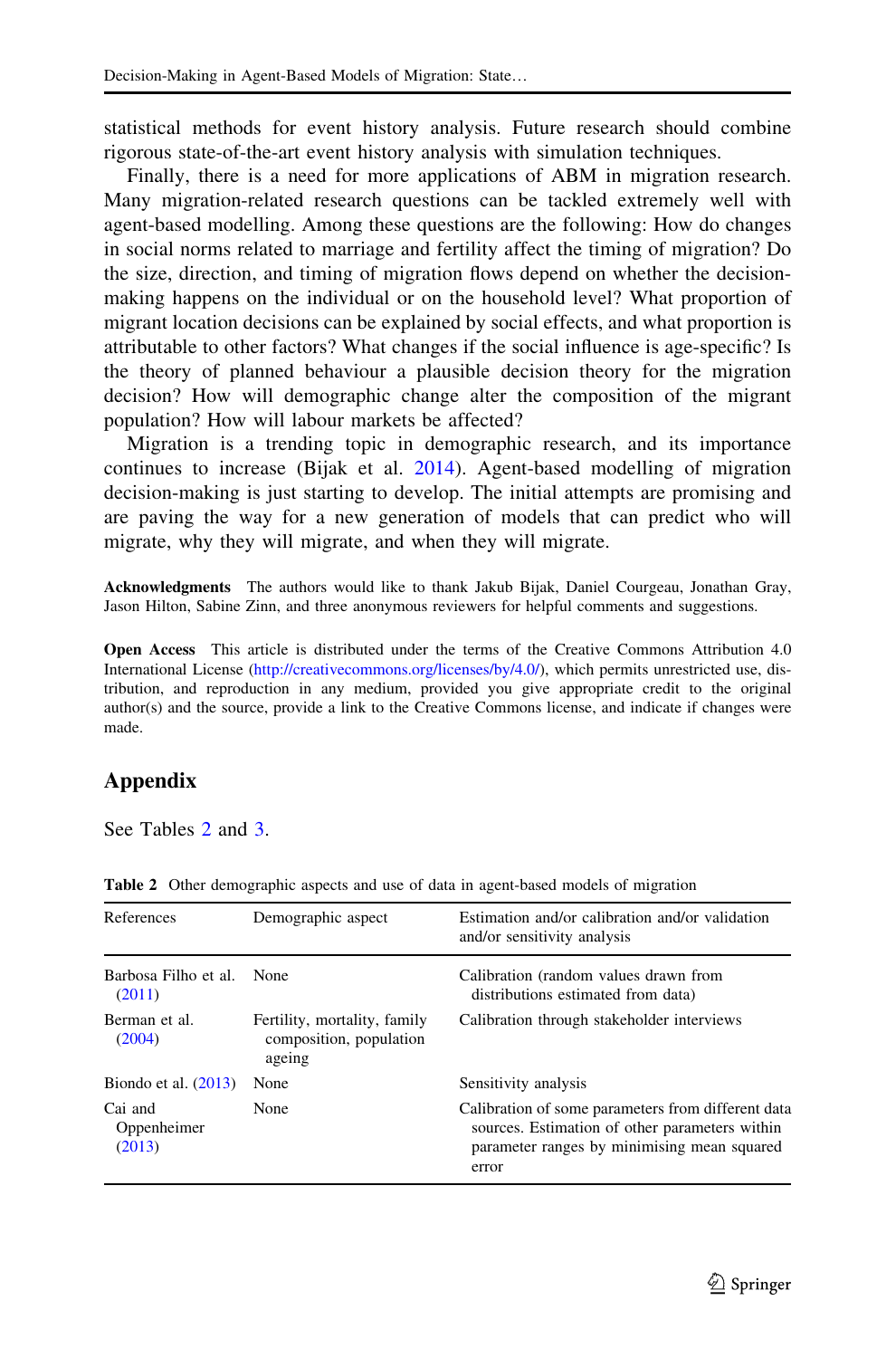| References                                 | Demographic aspect                                              | Estimation and/or calibration and/or validation<br>and/or sensitivity analysis                                                                                                                                                                    |  |  |  |  |
|--------------------------------------------|-----------------------------------------------------------------|---------------------------------------------------------------------------------------------------------------------------------------------------------------------------------------------------------------------------------------------------|--|--|--|--|
| El Saadi et al.<br>(2010)                  | Population growth                                               | None                                                                                                                                                                                                                                              |  |  |  |  |
| Espíndola et al.<br>(2006)                 | Population growth                                               | None                                                                                                                                                                                                                                              |  |  |  |  |
| García-Díaz and<br>Moreno-Monroy<br>(2012) | None                                                            | Full factorial design: $36$ parameter combinations<br>run. OLS as meta-model.                                                                                                                                                                     |  |  |  |  |
| Hafizoglu and Sen<br>(2012)                | None                                                            | None                                                                                                                                                                                                                                              |  |  |  |  |
| Hassani-Mahmooei<br>and Parris $(2012)$    | Net population growth,<br>health                                | Parameter calibration from different sources. Out-<br>of-sample validation. Estimation of three<br>parameters                                                                                                                                     |  |  |  |  |
| Heiland $(2003)$                           | None                                                            | Some parameters calibrated. Qualitative validation                                                                                                                                                                                                |  |  |  |  |
| Ichinose et al.<br>(2013)                  | None                                                            | Sensitivity analysis varying one parameter at a<br>time                                                                                                                                                                                           |  |  |  |  |
| Janssen $(2010)$                           | Fertility, mortality,<br>population growth                      | Time-series meta-model on baseline model output.<br>Sensitivity analysis: two values for some of the<br>parameters; varied one at a time and some two-<br>way interactions                                                                        |  |  |  |  |
| Jiang et al. $(2010)$                      | None                                                            | None                                                                                                                                                                                                                                              |  |  |  |  |
| Klabunde (2014)                            | Ageing                                                          | Calibration of parameters through survey data and<br>different sources. Sensitivity analysis around<br>fixed parameters. Estimation of three parameters<br>through simulated minimum distance.<br>Quantitative and qualitative output validation. |  |  |  |  |
| Kniveton et al.<br>(2012)                  | Population growth                                               | None                                                                                                                                                                                                                                              |  |  |  |  |
| Kniveton et al.<br>(2011)                  | Fertility, mortality,<br>marriage, population<br>ageing         | Calibration from survey data; qualitative<br>validation                                                                                                                                                                                           |  |  |  |  |
| Massey and<br>Zenteno $(1999)$             | Fertility, mortality                                            | Calibration from survey and census data through<br>discrete time event history methods                                                                                                                                                            |  |  |  |  |
| Mena et al. $(2011)$                       | Fertility, mortality, marriage                                  | Calibration with survey and GIS data                                                                                                                                                                                                              |  |  |  |  |
| Naivinit et al.<br>(2010)                  | None                                                            | Interactive calibration and validation with<br>stakeholders                                                                                                                                                                                       |  |  |  |  |
| Reichlová (2005)                           | None                                                            | None                                                                                                                                                                                                                                              |  |  |  |  |
| Rehm (2012)                                | Mortality: life expectancy,<br>fertility: number of<br>children | Qualitative validation                                                                                                                                                                                                                            |  |  |  |  |
| Rogers et al. $(2011)$                     | Fertility, mortality                                            | Qualitative validation; sensitivity analysis: varying<br>one parameter at a time and two-way interactions                                                                                                                                         |  |  |  |  |
| Schweitzer (1998)                          | None                                                            | None                                                                                                                                                                                                                                              |  |  |  |  |
| Silveira et al.<br>(2006)                  | None                                                            | Sensitivity analysis of some parameters: varied<br>one-by-one, two-way and three-way interactions                                                                                                                                                 |  |  |  |  |
| Smajgl and<br>Bohensky (2013)              | None                                                            | Interactive calibration and validation with<br>stakeholders                                                                                                                                                                                       |  |  |  |  |

### Table 2 continued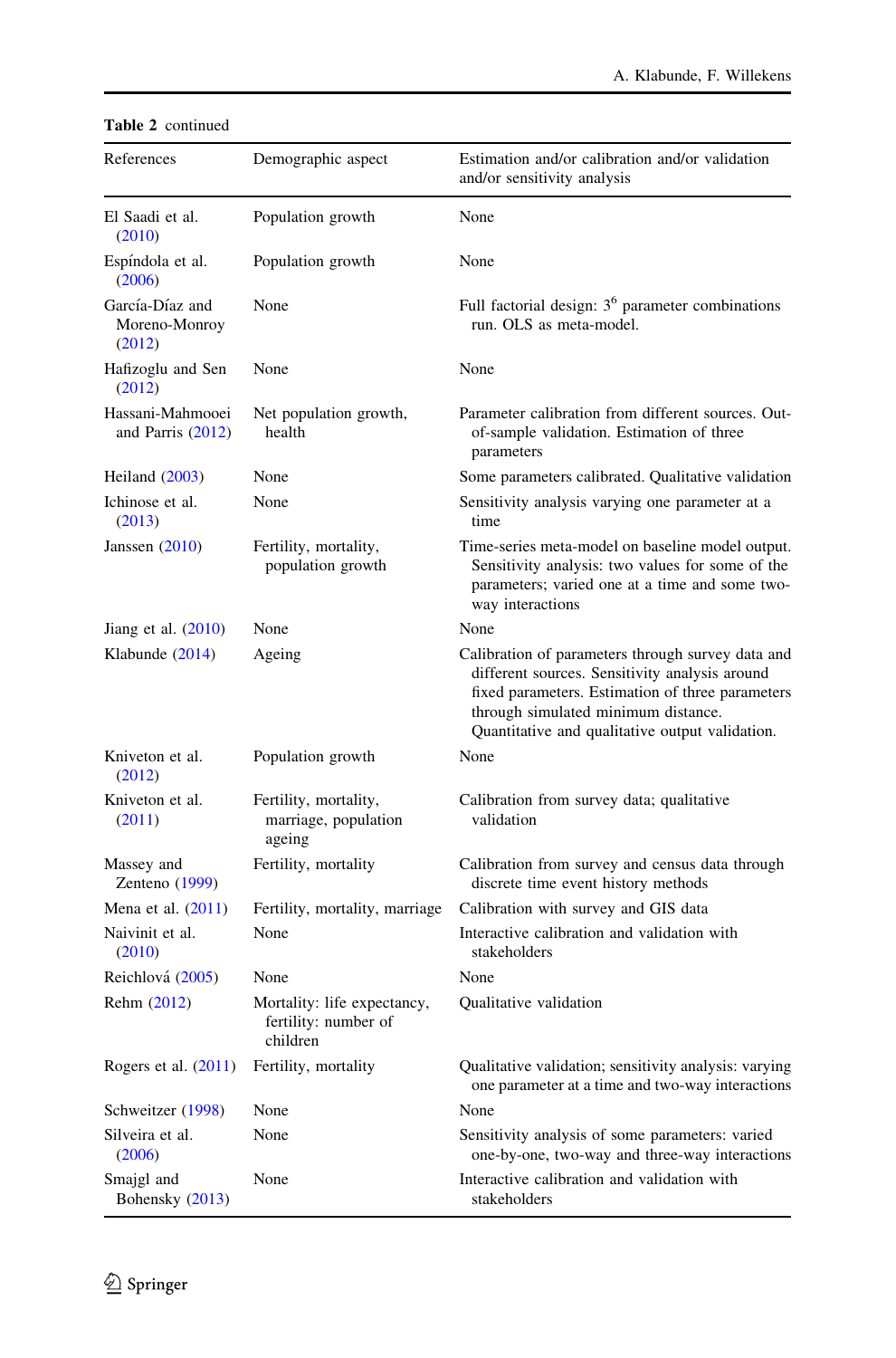| References                              | Demographic aspect                                     | Estimation and/or calibration and/or validation<br>and/or sensitivity analysis                               |  |  |  |
|-----------------------------------------|--------------------------------------------------------|--------------------------------------------------------------------------------------------------------------|--|--|--|
| Smith $(2014)$<br>Walsh et al. $(2013)$ | Fertility, mortality<br>Fertility, mortality, marriage | Calibration with survey and climate data<br>Calibration with survey data, agricultural data, and<br>GIS data |  |  |  |

#### <span id="page-20-0"></span>Table 2 continued

Table 3 Evaluation of seven different decision theories according to eight evaluation criteria

| <b>Decision</b><br>theory | <b>Difference</b><br>desired-<br>actual<br>behaviour | Social<br>influence | Uncer-<br>tainty | Life<br>course | <b>Time for</b><br>decision | Empiri-<br>cal<br>rele-<br>vance | Simple | Falsi-<br>fiable |
|---------------------------|------------------------------------------------------|---------------------|------------------|----------------|-----------------------------|----------------------------------|--------|------------------|
| Minimalist                |                                                      |                     |                  |                |                             |                                  |        |                  |
| Micro-<br>economic        |                                                      |                     |                  |                |                             |                                  |        |                  |
| Psycho-<br>social         |                                                      |                     |                  |                |                             |                                  |        |                  |
| <b>Heuristics</b>         |                                                      |                     |                  |                |                             |                                  |        |                  |
| Mixture                   |                                                      |                     |                  |                |                             |                                  |        |                  |
| Empirical                 |                                                      |                     |                  |                |                             |                                  |        |                  |

White: not applicable, grey: somewhat applicable, black: applicable

# References

- Abou-Zeid, M., Schmöcker, J.-D., Belgiawan, P. F., & Fujii, S. (2013). Mass effects and mobility decisions. Transportation Letters: The International Journal of Transportation Research, 5(3), 115–130.
- Ajzen, I. (1991). The theory of planned behaviour. Organizational Behaviour and Human Decision Processes, 50, 179–211.
- Ajzen, I. (2004). Theory of planned behaviour. In N. B. Anderson (Ed.), Encyclopedia of health and behaviour (Vol. 2, pp. 793–796). Thousand Oaks, CA: Sage Publications.
- Ajzen, I., & Fishbein, M. (1980). Understanding attitudes and predicting social behaviour. Englewood Cliffs: Prentice-Hall.
- Ajzen, I., & Klobas, J. (2013). Fertility intentions: An approach based on the theory of planned behaviour. Demographic Research, 29, 203–232.
- An, L. (2012). Modelling human decisions in coupled human and natural systems: Review of agent-based models. Ecological Modelling, 229, 25–36.
- Aparicio Diaz, B. (2010) Agent based models on social interaction and demographic behavior. PhD Dissertation, Technical University, Vienna.
- Aparicio Diaz, B., Fent, T., Prskawetz, A., & Bernardi, L. (2011). Transition to parenthood: The role of social interaction and endogenous networks. Demography, 48, 559–579.
- Axtell, R. L., & Epstein, J. M. (2006). Coordination in transient social networks: An agent-based computational model of the timing of retirement. In J. M. Epstein (Ed.), Generative social science: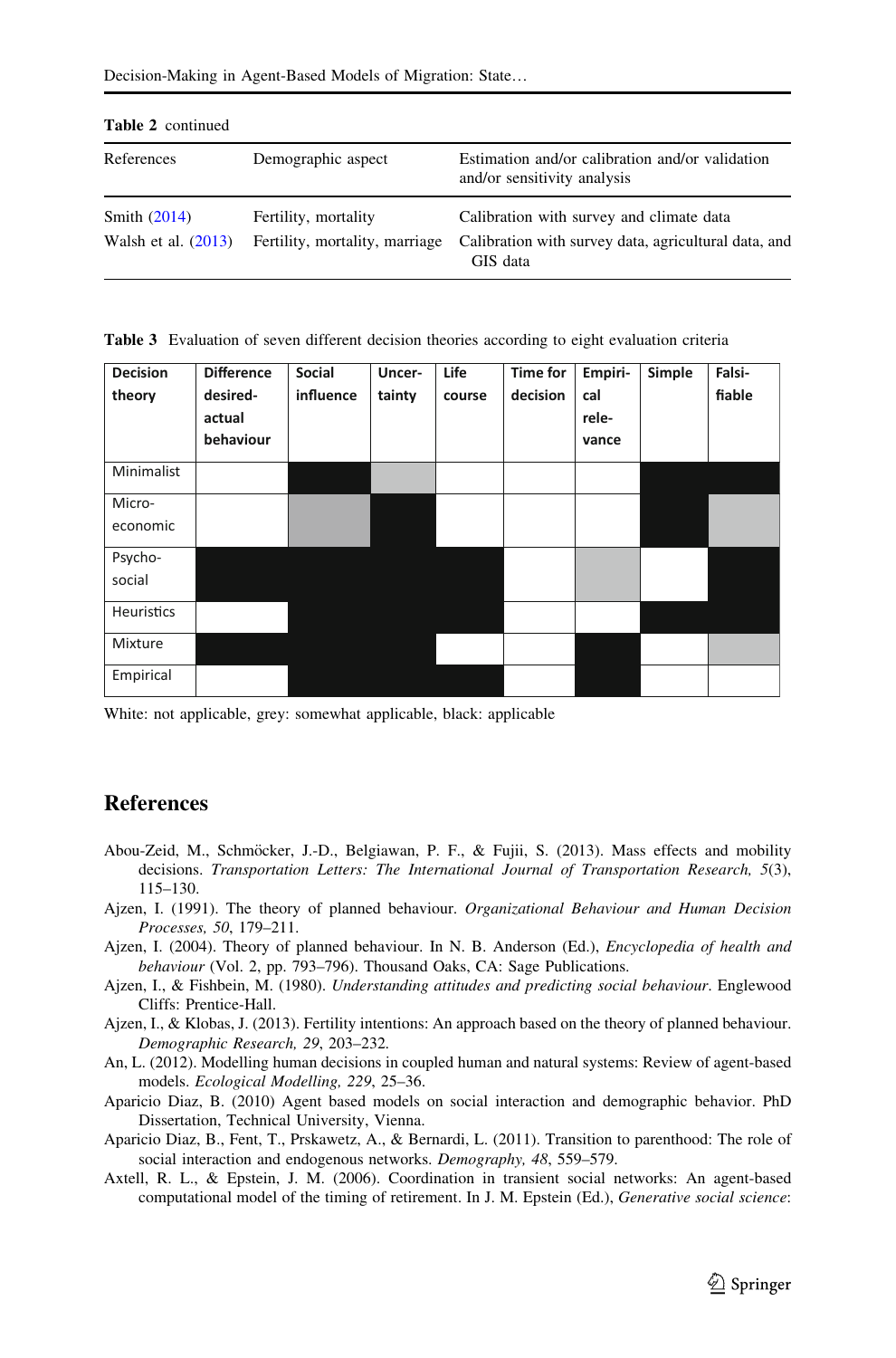<span id="page-21-0"></span>Studies in agent-based computational modelling (pp. 144–174). Princeton, NJ: Princeton University Press.

- Barbosa Filho, H. S., de Lima Neto, F. B., & Fusco, W. (2011). Migration and social networks: An explanatory multi-evolutionary agent-based model. In IEEE symposium on intelligent agents. April 11–15, 2011. doi:[10.1109/IA.2011.5953616.](http://dx.doi.org/10.1109/IA.2011.5953616)
- Ben-Akiva, M., de Palma, A., McFadden, D., Abou-Zeid, M., Chiappori, P., de Lapparent, M., et al. (2012). Process and context in choice models. Marketing Letters, 23, 439–456.
- Berman, M., Nicolson, C., Kofinas, G., Tetlichi, J., & Martin, S. (2004). Adaptation and sustainability in a small arctic community: Results of an agent-based simulation model. Arctic, 57, 401–414.
- Bijak, J., Courgeau, D., Silverman, E., & Franck, R. (2014). Quantifying paradigm change in demography. Demographic Research, 30, 911–924.
- Bijak, J., Hilton, J., Silverman, E., & Dung Cao, V. (2013). Reforging the wedding ring: Exploring a semi-artificial model of population for the United Kingdom with Gaussian process. Demographic Research, 29, 729–766.
- Billari, F. C., & Prskawetz, A. (Eds.). (2003). Agent-based computational demography: Using simulation to improve our understanding of demographic behaviour. Heidelberg: Physica-Verlag.
- Billari, F. C., Prskawetz, A. Aparicio, Diaz, B., & Fent, T. (2007). The ''Wedding-Ring'': An agent-based marriage model based on social interaction. Demographic Research, 17, 59–82.
- Biondo, A. E., Pluchino, A. & Rapisarda, A. (2013). Return migration after brain drain: A simulation approach. Journal of Artificial Societies and Social Simulation, 16. [http://jasss.soc.surrey.ac.uk/16/2/](http://jasss.soc.surrey.ac.uk/16/2/11.html) [11.html.](http://jasss.soc.surrey.ac.uk/16/2/11.html)
- Birkin, M., & Wu, B. (2012). A review of microsimulation and hybrid agent-based approaches. In A. J. Heppenstahl, A. T. Crooks, L. M. See, & M. Batty (Eds.), Agent-based models of geographical systems (pp. 51–68). New York: Springer.
- Boero, R. & Squazzoni, F. (2005). Does empirical embeddedness matter? Methodological issues on agent-based models for analytical social science. Journal of Artificial Societies and Social Simulation, 8. [http://jasss.soc.surrey.ac.uk/8/4/6.html.](http://jasss.soc.surrey.ac.uk/8/4/6.html)
- Brenner, T., & Werker, C. (2007). A taxonomy of inference in simulation models. Computational Economics, 30(3), 227–244.
- Cai, R., & Oppenheimer, M. (2013). An agent-based model of climate-induced agricultural labour migration. Presented at the Agricultural and Applied Economics Association's 2013 AAEA Annual Meeting, Washington DC. August 4–6, 2013.
- Chiong, R., & Kirley, M. (2013). A multi-agent based migration model for evolving cooperation in the spatial n-player snowdrift game. In G. Boella, E. Elkind, B. T. R. Savarimuthu, F. Dignum, & M. K. Purvis (Eds.), PRIMA 2013: Principles and practice of multi-agent systems (pp. 70–84). Berlin Heidelberg: Springer.
- Cirillo, P., & Gallegati, M. (2012). The empirical validation of an agent-based model. Eastern Economic Journal, 38(4), 525–547.
- Courgeau, D. (1985). Interaction between spatial mobility, family and career life-cycle: A French survey. European Sociological Review, 1, 139–162.
- El Saadi, N., Bah, A., & Belarbi, Y. (2010). An agent-based implementation of the Todaro model. In Q. Bai & N. Fukuta (Eds.), Advances in practical multi-agent systems: Studies in computational intelligence (Vol. 325, pp. 251–265). Berlin: Springer.
- Epstein, J. M. (2006). Agent-based computational models and generative social science. In J. M. Epstein (Ed.), Generative social science: Studies in agent-based computational modelling (pp. 4–46). Princeton, NJ: Princeton University Press.
- Espíndola, A. L., Silveira, J. J., & Penna, T. J. P. (2006). A Harris-Todaro agent-based model to ruralurban migration. Brazilian Journal of Physics, 36, 603–609.
- Fent, T., Aparicio Diaz, B., & Prskawetz, A. (2013). Family policies in the context of low fertility and social structure. Demographic Research, 29, 963–998.
- Fishbein, M., & Ajzen, I. (1975). Belief, attitude, intention and behaviour: An introduction to theory and research. Reading, MA: Addison-Wesley.
- Fishbein, M., & Ajzen, I. (2010). Predicting and changing behaviour: The reasoned action approach. New York: Psychology Press (Taylor & Francis).
- García-Díaz, C., & Moreno-Monroy, A. I. (2012). Social influence, agent heterogeneity and the emergence of the urban informal sector. Physica A: Statistical Mechanics and its Applications, 391, 1563–1574.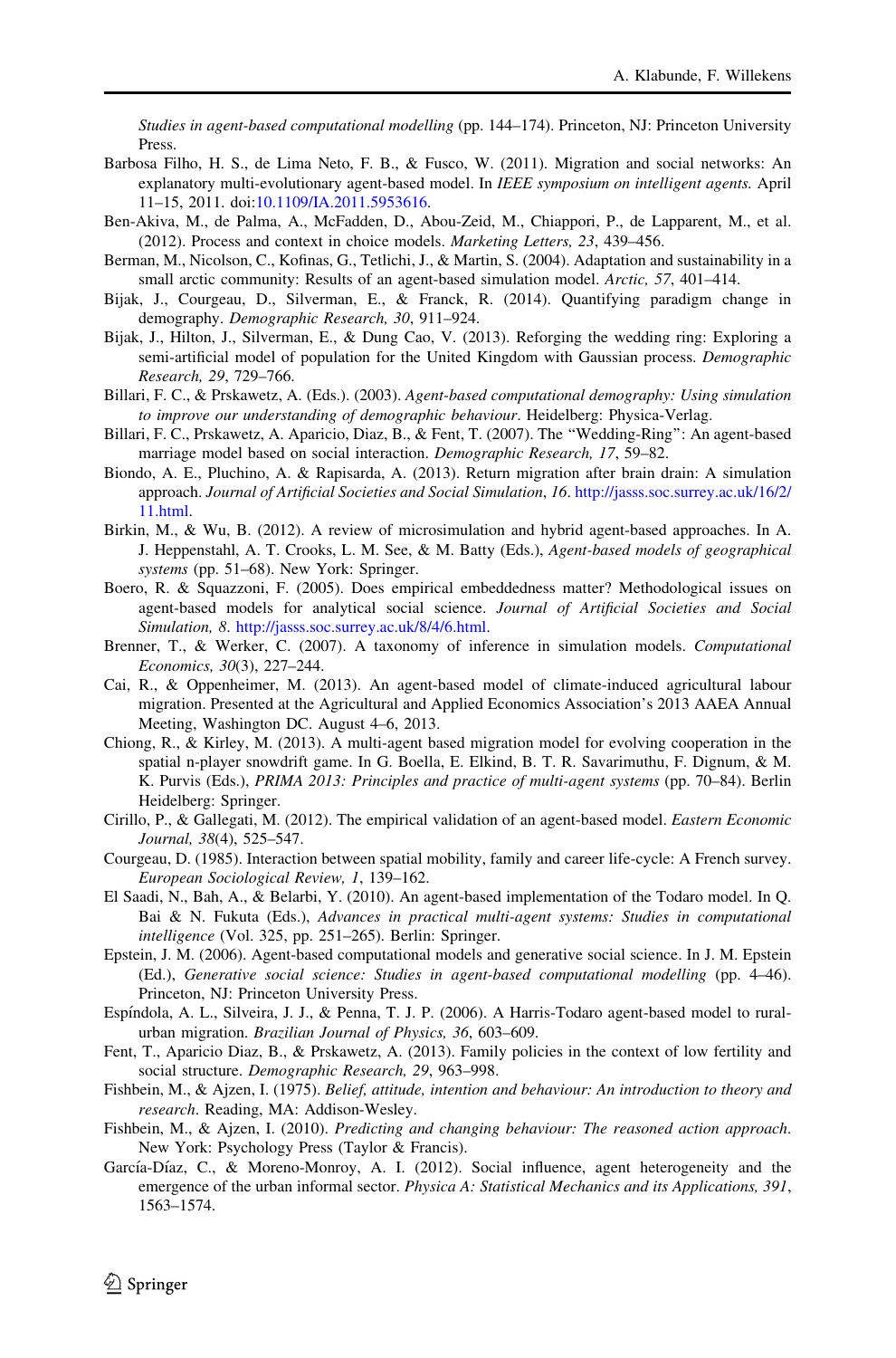- <span id="page-22-0"></span>Gigerenzer, G., & Gaissmaier, W. (2011). Heuristic decision making. Annual Review of Psychology, 62, 451–482.
- Gilbert, N., & Troitzsch, K. G. (2005). Simulation for the social scientist. New York: McGraw-Hill International.
- Grazzini, J., & Richiardi, M. (2015). Estimation of ergodic agent-based models by simulated minimum distance. Journal of Economic Dynamics and Control, 51, 148–165.
- Grimm, V., Berger, U., Bastiansen, F., Eliassen, S., Ginot, V., Giske, J., et al. (2006). A standard protocol for describing individual-based and agent-based models. Ecological Modelling, 198, 115–126.
- Hafizoğlu, F. M., & Sen, S. (2012). Analysis of opinion spread through migration and adoption in agent communities. In I. Rahwan, W. Wobcke, S. Sen, & T. Sugawara (Eds.), PRIMA 2012: Principles and practice of multi-agent systems (pp. 153–167). Berlin, Heidelberg: Springer.
- Harris, J. R., & Todaro, M. P. (1970). Migration, unemployment and development: A Two-Sector analysis. American Economic Review, 60, 126–142.
- Hassani-Mahmooei, B., & Parris, B. W. (2012). Climate change and internal migration patterns in Bangladesh: An agent-based model. Environment and Development Economics, 17, 763–780.
- Haug, S. (2008). Migration networks and migration decision-making. Journal of Ethnic and Migration Studies, 34(4), 585–605.
- Heiland, F. (2003). The collapse of the Berlin wall: Simulating state-level East to West German migration patterns. In F. C. Billari & A. Prskawetz (Eds.), Agent-based computational demography: Using simulation to improve our understanding of demographic behaviour (pp. 73–96). Heidelberg: Physica-Verlag.
- Hills, T., & Todd, P. (2008). Population heterogeneity and individual differences in an assortative agentbased marriage and divorce model (MADAM) using search with relaxing expectations. Journal of Artificial Societies and Social Simulation, 11. [http://jasss.soc.surrey.ac.uk/11/4/5.html.](http://jasss.soc.surrey.ac.uk/11/4/5.html)
- Ichinose, G., Saito, M., Sayama, H., & Wilson, D. S. (2013). Adaptive long-range migration promotes cooperation under tempting conditions. Scientific Reports. doi:[10.1038/srep02509.](http://dx.doi.org/10.1038/srep02509)
- Janssen, M. A. (2010). Population aggregation in ancient arid environments. Ecology and Society, 15(2), 19.
- Janssen, M. A., & Jager, W. (2001). Fashions, habits and changing preferences: Simulation of psychological factors affecting market dynamics. Journal of Economic Psychology, 22, 745–772.
- Janssen, M. A., & Ostrom, E. (2006). Empirically based, agent-based models. *Ecology and Society*, 11(2), 37.
- Jiang, B., Nishida, R., Yang, C., Yamada, T., & Terano, T. (2010). Agent-based modelling for analysing labour migration in Economic activities. In Proceedings of SICE Annual Conference 2010 (pp. 567–572). August 18–21, 2010.
- Kennedy, M. C., & O'Hagan, A. (2001). Bayesian calibration of computer models. Journal of the Royal Statistical Society: Series B (Statistical Methodology), 63, 425–464.
- Klabunde, A. (2014). Computational economic modelling of migration. Ruhr Economic Papers 471, Essen.
- Klevmarken, N. A. (1997). Behavioural modelling in micro simulation models: A survey. Working Paper No. 1997:31, Department of Economics, Uppsala University.
- Klevmarken, N. A. (2008). Dynamic microsimulation for policy analysis: Problems and solutions. In N. A. Klevmarken & B. Lindgren (Eds.), Simulating an ageing population: A microsimulation approach applied to Sweden (pp. 31–53). Bingley: Emerald Group Publishing.
- Klevmarken, N. A., & Lindgren, B. (Eds.). (2008). Simulating an ageing population: A microsimulation approach applied to Sweden. Bingley: Emerald Group Publishing.
- Kniveton, D. R., Smith, C. D., & Black, R. (2012). Emerging migration flows in a changing climate in dryland Africa. Nature Climate Change, 2, 444–447.
- Kniveton, D. R., Smith, C. D., & Wood, S. (2011). Agent-based model simulations of future changes in migration flows for Burkina Faso. Global Environmental Change, 21(Supplement 1), S34–S40.
- Krugman, P. (1992). A dynamic spatial model, National Bureau of Economic Research Working Paper No. 4219.
- Lee, E. S. (1966). A theory of migration. Demography, 3, 47–57.
- Lorscheid, I., Heine, B. O., & Meyer, M. (2012). Opening the 'black box' of simulations: Increased transparency and effective communication through the systematic design of experiments. Computational and Mathematical Organization Theory, 18, 22–62.
- Macal, C. M., & North, M. J. (2010). Tutorial on agent-based modelling and simulation. Journal of Simulation, 4, 151–162.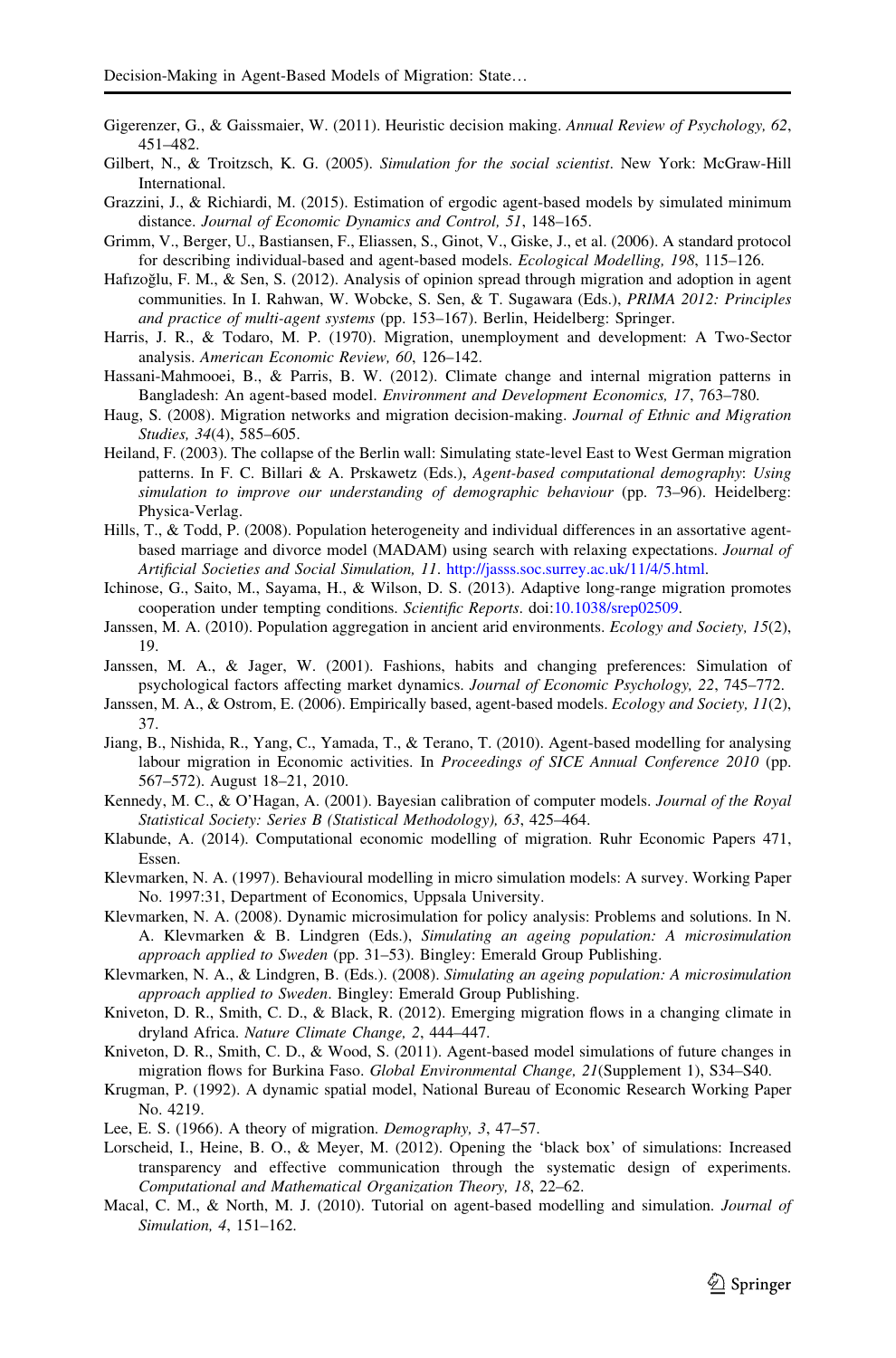<span id="page-23-0"></span>Maslow, A. H. (1954). Motivation and personality. New York: Harper & Row Publishers.

- Massey, D. S., & Zenteno, R. M. (1999). The dynamics of mass migration. Proceedings of the National Academy of Sciences, 96, 5328–5335.
- McFadden, D. L. (1976). Quantal choice analysis: A survey. Annals of Economic and Social Measurement, 5, 363–390.
- McFadden, D. L. (1978). Modelling the choice of residential location. Institute of Transportation Studies, University of California.
- McKay, M. D., Beckman, R. J., & Conover, W. J. (1979). Comparison of three methods for selecting values of input variables in the analysis of output from a computer code. Technometrics, 21, 239–245.
- Mena, C. F., Walsh, S. J., Frizzelle, B. G., Xiaozheng, Y., & Malanson, G. P. (2011). Land use change on household farms in the Ecuadorian Amazon: Design and implementation of an agent-based model. Applied Geography, 31, 210–222.
- Müller, B., Bohn, F., Dreßler, G., Groeneveld, J., Klassert, C., Martin, R., et al. (2013). Describing human decisions in agent-based models:  $ODD + D$ , an extension of the ODD protocol. *Environmental* Modelling and Software, 48, 37–48.
- Munshi, K. (2003). Networks in the modern economy: Mexican migrants in the U.S. labour market. The Quarterly Journal of Economics, 118, 549–599.
- Murphy, M. (2003). Bringing behaviour back into micro-simulation: Feedback mechanisms in demographic models. In F. C. Billari & A. Prskawetz (Eds.), Agent-based computational demography: Using simulation to improve our understanding of demographic behaviour (pp. 159–174). Heidelberg: Physica-Verlag.
- Naivinit, W., Le Page, C., Trébuil, G., & Gajaseni, N. (2010). Participatory agent-based modelling and simulation of rice production and labour migrations in Northeast Thailand. *Environmental* Modelling and Software, 25, 1345–1358.
- Naqvi, A. A., & Rehm, M. (2014). A multi-agent model of a low income economy: Simulating the distributional effects of natural disasters. Journal of Economic Interaction and Coordination, 9, 275–309.
- Newell, B. R., Weston, N. J., & Shanks, D. R. (2003). Empirical tests of a fast-and-frugal heuristic: Not everyone "takes-the-best". Organizational Behaviour and Human Decision Processes, 91, 82-96.
- Noble, J., Silverman, E., Bijak, J., Rossiter, S., Evandrou, M., Bullock, S., Vlachantoni, A., & Falkingham, J. (2012). Linked lives: The utility of an agent-based approach to modelling partnership and household formation in the context of social care. In Proceedings of the 2012 Winter Simulation Conference.
- Pronzato, L., & Müller, W. G. (2012). Design of computer experiments: Space filling and beyond. Statistics and Computing, 22, 681–701.
- Rehm, M. (2012). Migration and remittances: An agent-based model. Dissertation, New School of Social Research, New School, New York.
- Reichlova´, N. (2005). Can the theory of motivation explain migration decisions? Working paper UK FSW-IES no. 97.
- Richiardi, M. (2014). The missing link: AB models and dynamic microsimulation. In S. Leitner & F. Wall (Eds.), Artificial economics and self organization: Lecture notes in economics and mathematical systems (Vol. 669, pp. 3–15). Cham: Springer.
- Rogers, D. S., Deshpande, O., & Feldman, M. W. (2011). The spread of inequality. PloS One, 6, e24683.
- Ruiz, N., Botti, V., Giret, A., Julian, V., Alvarado, O., Perez, V., & Rodriguez, R. M. (2010). An agentsupported simulation of labour and financial markets for migration processes. In M. Li Calzi, L. Milone, & P. Pellizzari (Eds.), Progress in artificial economics (pp. 241–252). Berlin, Heidelberg: Springer.
- Ruiz, N., Giret, A., Alvarado, O., Perez, V., Rodriguez, R. M., & Julián, V. (2014). Agent-based simulation for border crossing modelling. Cybernetics and Systems, 45(8), 650–670.
- Schweitzer, F. (1998). Modelling migration and economic agglomeration with active Brownian particles. Advances in Complex Systems, 1, 11–37.
- Sen, A., & Smith, T. E. (1995). Gravity models of spatial interaction behaviour. New York: Springer.
- Shah, A. K., & Oppenheimer, D. M. (2008). Heuristics made easy: An effort-reduction framework. Psychological Bulletin, 134(2), 207–222.
- Siebers, P., Macal, C. M., Garnett, J., Buxton, D., & Pidd, M. (2010). Discrete-event simulation is dead, long live agent-based simulation! *Journal of Simulation*, 4, 204–210.